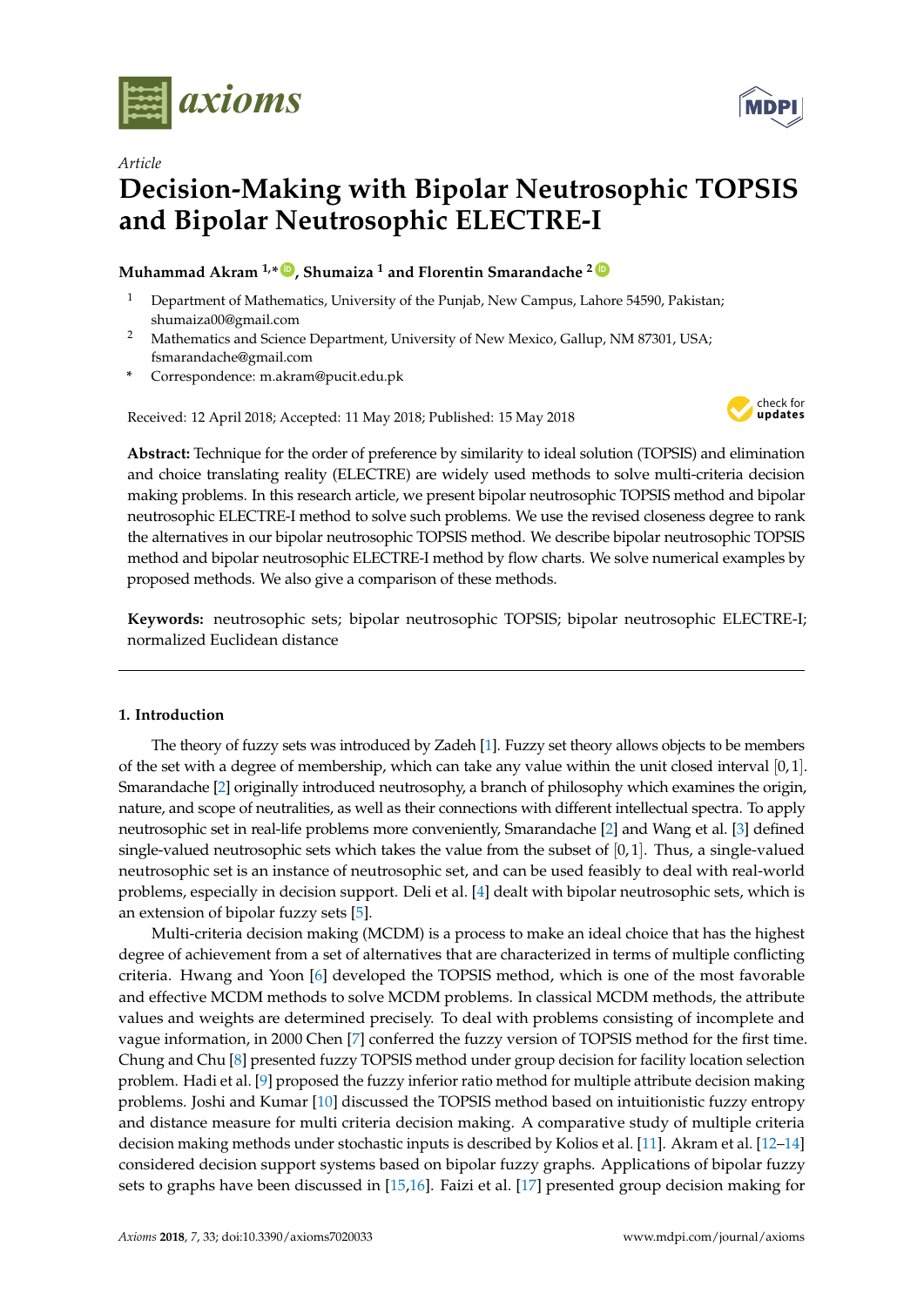hesitant fuzzy sets based on characteristic objects method. Recently, Alghamdi et al. [\[18\]](#page-15-16) have studied multi-criteria decision-making methods in bipolar fuzzy environment. Dey et al. [\[19\]](#page-15-17) considered TOPSIS method for solving the decision making problem under bipolar neutrosophic environment.

On the other hand, the ELECTRE is one of the useful MCDM methods. This outranking method was proposed by Benayoun et al. [\[20\]](#page-15-18), which was later referred to as ELECTRE-I method. Different versions of ELECTRE method have been developed as ELECTRE-I, II, III, IV and TRI. Hatami-Marbini and Tavana [\[21\]](#page-15-19) extended the ELECTRE-I method and gave an alternative fuzzy outranking method to deal with uncertain and linguistic information. Aytac et al. [\[22\]](#page-15-20) considered fuzzy ELECTRE-I method for evaluating catering firm alternatives. Wu and Chen [\[23\]](#page-15-21) proposed the multi-criteria analysis approach ELECTRE based on intuitionistic fuzzy sets. In this research article, we present bipolar neutrosophic TOPSIS method and bipolar neutrosophic ELECTRE-I method to solve MCDM problems. We use the revised closeness degree to rank the alternatives in our bipolar neutrosophic TOPSIS method. We describe bipolar neutrosophic TOPSIS method and bipolar neutrosophic ELECTRE-I method by flow charts. We solve numerical examples by proposed methods. We also give a comparison of these methods. For other notions and applications that are not mentioned in this paper, the readers are referred to [\[24–](#page-15-22)[29\]](#page-16-0).

#### **2. Bipolar Neutrosophic TOPSIS Method**

**Definition 1.** *Ref.* [\[4\]](#page-15-3) Let C be a nonempty set. A bipolar neutrosophic set (BNS)  $\widetilde{B}$  on C is defined as follows

$$
\widetilde{B} = \{c, \left\langle T_{\widetilde{B}}^{+}(c), I_{\widetilde{B}}^{+}(c), F_{\widetilde{B}}^{+}(c), T_{\widetilde{B}}^{-}(c), I_{\widetilde{B}}^{-}(c), F_{\widetilde{B}}^{-}(c) \right\rangle \mid c \in C\},\
$$

*where,*  $T_{\widetilde{p}}^+$  $\frac{D^+}{\widetilde{B}}(c)$ ,  $I_{\widetilde{B}}^+$  $\frac{1}{\widetilde{B}}(c)$ ,  $F_{\widetilde{B}}^{+}$  $B_{\widetilde{B}}^{+}(c): C \to [0,1]$  *and*  $T_{\widetilde{B}}^{-}(c)$ ,  $I_{\widetilde{B}}^{-}$  $\overline{\widetilde{B}}^-(c)$ ,  $F_{\widetilde{B}}^ \frac{C}{\widetilde{B}}(c) : C \to [-1,0].$ 

We now describe our proposed bipolar neutrosophic TOPSIS method.

Let  $S = \{S_1, S_2, \dots, S_m\}$  be a set of *m* favorable alternatives and let  $T = \{T_1, T_2, \dots, T_n\}$  be a set of *n* attributes. Let  $W = [w_1 \ w_2 \ \cdots \ w_n]^T$  be the weight vector such that  $0 \le w_j \le 1$  and *n* ∑  $\sum_{j=1}^{n} w_j = 1$ . Suppose that the rating value of each alternative  $S_i$ ,  $(i = 1, 2, \dots, m)$  with respect to the attributes  $T_j$ ,  $(j = 1, 2, \dots, n)$  is given by decision maker in the form of bipolar neutrosophic sets (BNSs). The steps of bipolar neutrosophic TOPSIS method are described as follows:

(i) Each value of alternative is estimated with respect to *n* criteria. The value of each alternative under each criterion is given in the form of BNSs and they can be expressed in the decision matrix as

$$
K = [k_{ij}]_{m \times n} = \begin{bmatrix} k_{11} & k_{12} & \dots & k_{1n} \\ k_{21} & k_{22} & \dots & k_{2n} \\ \vdots & \vdots & \ddots & \vdots \\ k_{m1} & k_{m2} & \dots & k_{mn} \end{bmatrix}.
$$

Each entry  $k_{ij} = \langle T^+_{ij}, I^+_{ij}, F^+_{ij}, T^-_{ij}, I^-_{ij}, F^-_{ij} \rangle$ , where,  $T^+_{ij}, I^+_{ij}$  and  $F^+_{ij}$  represent the degree of positive truth, indeterminacy and falsity membership, respectively, whereas,  $T_{ij}^-$ ,  $I_{ij}^-$  and  $F_{ij}^$ *ij* represent the degree of negative truth, indeterminacy and falsity membership, respectively, such that  $T^+_{ij}$ ,  $I^+_{ij}$ ,  $F^+_{ij}$   $\in$  [0, 1],  $T^-_{ij}$ ,  $I^-_{ij}$ ,  $F^-_{ij}$   $\in$  [-1, 0] and  $0 \le T^+_{ij} + I^+_{ij} + F^+_{ij} - T^-_{ij} - I^-_{ij} - F^-_{ij} \le 6$ ,  $i = 1, 2, 3, \dots, m; j = 1, 2, 3, \dots, n.$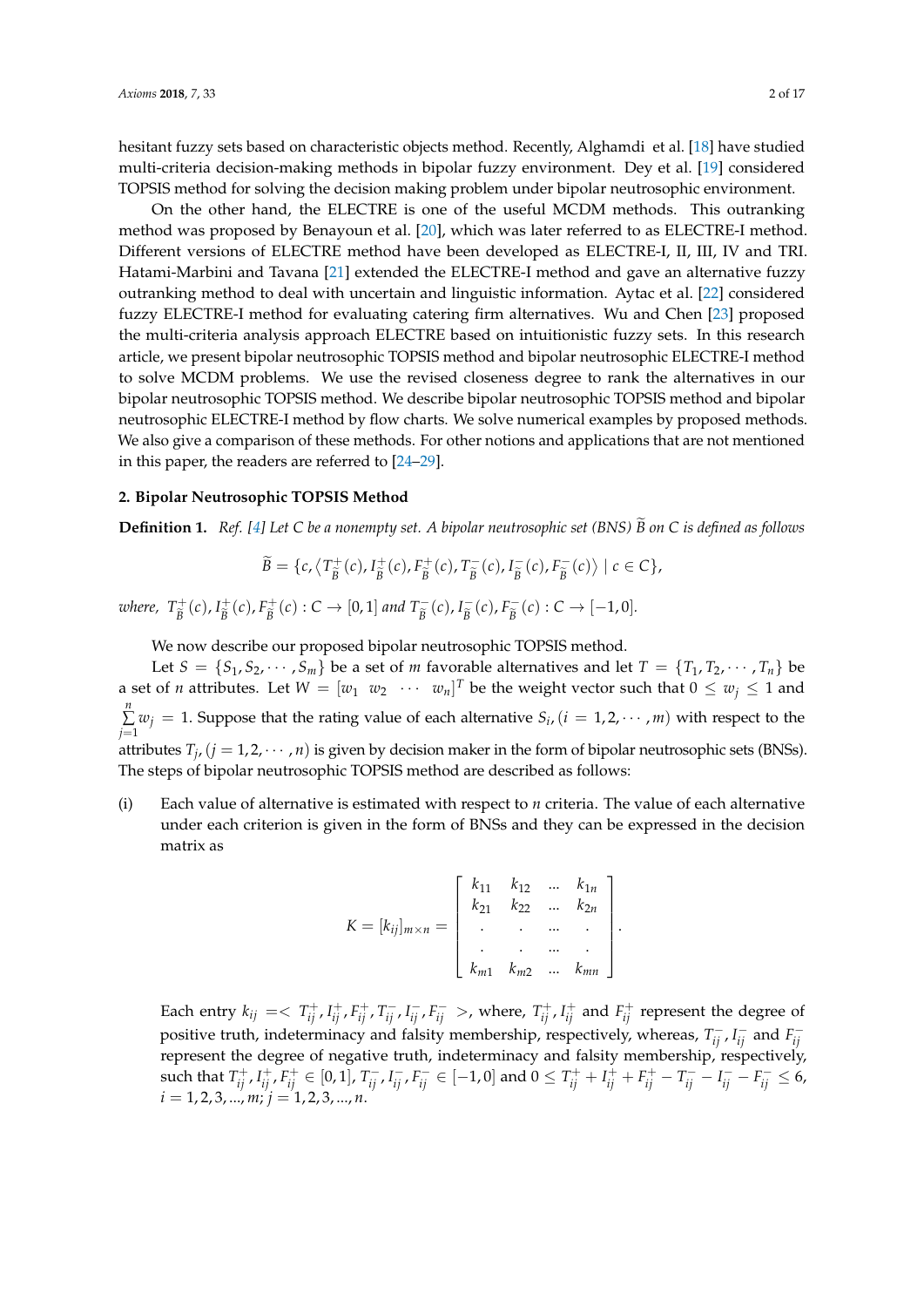(ii) Suppose that the weights of the criteria are not equally assigned and they are totally unknown to the decision maker. We use the maximizing deviation method [\[30\]](#page-16-1) to determine the unknown weights of the criteria. Therefore, the weight of the attribute *T<sup>j</sup>* is given as

$$
w_j = \frac{\sum_{i=1}^{m} \sum_{l=1}^{m} |k_{ij} - k_{lj}|}{\sqrt{\sum_{j=1}^{n} \left(\sum_{i=1}^{m} \sum_{l=1}^{m} |k_{ij} - k_{lj}| \right)^2}}
$$

and the normalized weight of the attribute  $T_j$  is given as

$$
w_j^* = \frac{\sum_{i=1}^m \sum_{l=1}^m |k_{ij} - k_{lj}|}{\sum_{j=1}^n \left( \sum_{i=1}^m \sum_{l=1}^m |k_{ij} - k_{lj}| \right)}.
$$

(iii) The accumulated weighted bipolar neutrosophic decision matrix is computed by multiplying the weights of the attributes to aggregated decision matrix as follows:

$$
K \otimes W = [k_{ij}^{w_j}]_{m \times n} = \begin{bmatrix} k_{11}^{w_1} & k_{12}^{w_2} & \dots & k_{1n}^{w_n} \\ k_{21}^{w_1} & k_{22}^{w_2} & \dots & k_{2n}^{w_n} \\ \vdots & \vdots & \ddots & \vdots \\ k_{m1}^{w_1} & k_{m2}^{w_2} & \dots & k_{mn}^{w_n} \end{bmatrix}.
$$

where

$$
k_{ij}^{w_j} = \langle T_{ij}^{w_j+}, I_{ij}^{w_j+}, F_{ij}^{w_j+}, T_{ij}^{w_j-}, I_{ij}^{w_j-}, F_{ij}^{w_j-} \rangle
$$
  
=  $(1 - (1 - T_{ij}^+)^{w_j}, (I_{ij}^+)^{w_j}, (F_{ij}^+)^{w_j}, -(-T_{ij}^-)^{w_j}, -(-I_{ij}^-)^{w_j}, -(1 - (1 - (-F_{ij}^-))^{w_j}) \rangle$ 

(iv) Two types of attributes, benefit type attributes and cost type attributes, are mostly applicable in real life decision making. The bipolar neutrosophic relative positive ideal solution (BNRPIS) and bipolar neutrosophic relative negative ideal solution (BNRNIS) for both type of attributes are defined as follows:

$$
BNRPIS = \left( \langle \n\begin{array}{c} \n\langle \n\begin{array}{c} \n\langle \n\begin{array}{c} \n\langle \n\begin{array}{c} \n\langle \n\begin{array}{c} \n\langle \n\end{array}^n \n\langle \n\begin{array}{c} \n\langle \n\end{array}^n \n\langle \n\begin{array}{c} \n\langle \n\end{array}^n \n\langle \n\begin{array}{c} \n\langle \n\end{array}^n \n\langle \n\begin{array}{c} \n\langle \n\end{array}^n \n\langle \n\begin{array}{c} \n\langle \n\end{array}^n \n\langle \n\begin{array}{c} \n\langle \n\end{array}^n \n\langle \n\begin{array}{c} \n\langle \n\end{array}^n \n\langle \n\begin{array}{c} \n\langle \n\end{array}^n \n\langle \n\begin{array}{c} \n\langle \n\end{array}^n \n\langle \n\begin{array}{c} \n\langle \n\end{array}^n \n\langle \n\begin{array}{c} \n\langle \n\end{array}^n \n\langle \n\begin{array}{c} \n\langle \n\end{array}^n \n\langle \n\begin{array}{c} \n\langle \n\end{array}^n \n\langle \n\begin{array}{c} \n\langle \n\end{array}^n \n\langle \n\begin{array}{c} \n\langle \n\end{array}^n \n\langle \n\end{array}^n \n\langle \n\begin{array}{c} \n\langle \n\end{array}^n \n\langle \n\begin{array}{c} \n\langle \n\end{array}^n \n\langle \n\begin{array}{c} \n\langle \n\end{array}^n \n\langle \n\begin{array}{c} \n\langle \n\end{array}^n \n\langle \n\begin{array}{c} \n\langle \n\langle \n\end{array}^n \n\langle \n\begin{array}{c} \n\langle \n\end{array}^n \n\langle \n\end{array}^n \n\langle \n\begin{array}{c} \n\langle \n\end{array}^n \n\langle \n\begin{array}{c} \n\langle \n\end{array}^n \n\langle \n\begin{array}{c} \n\langle \n\end{array}^n \n\langle \n\begin{array}{c} \n\langle \n\end
$$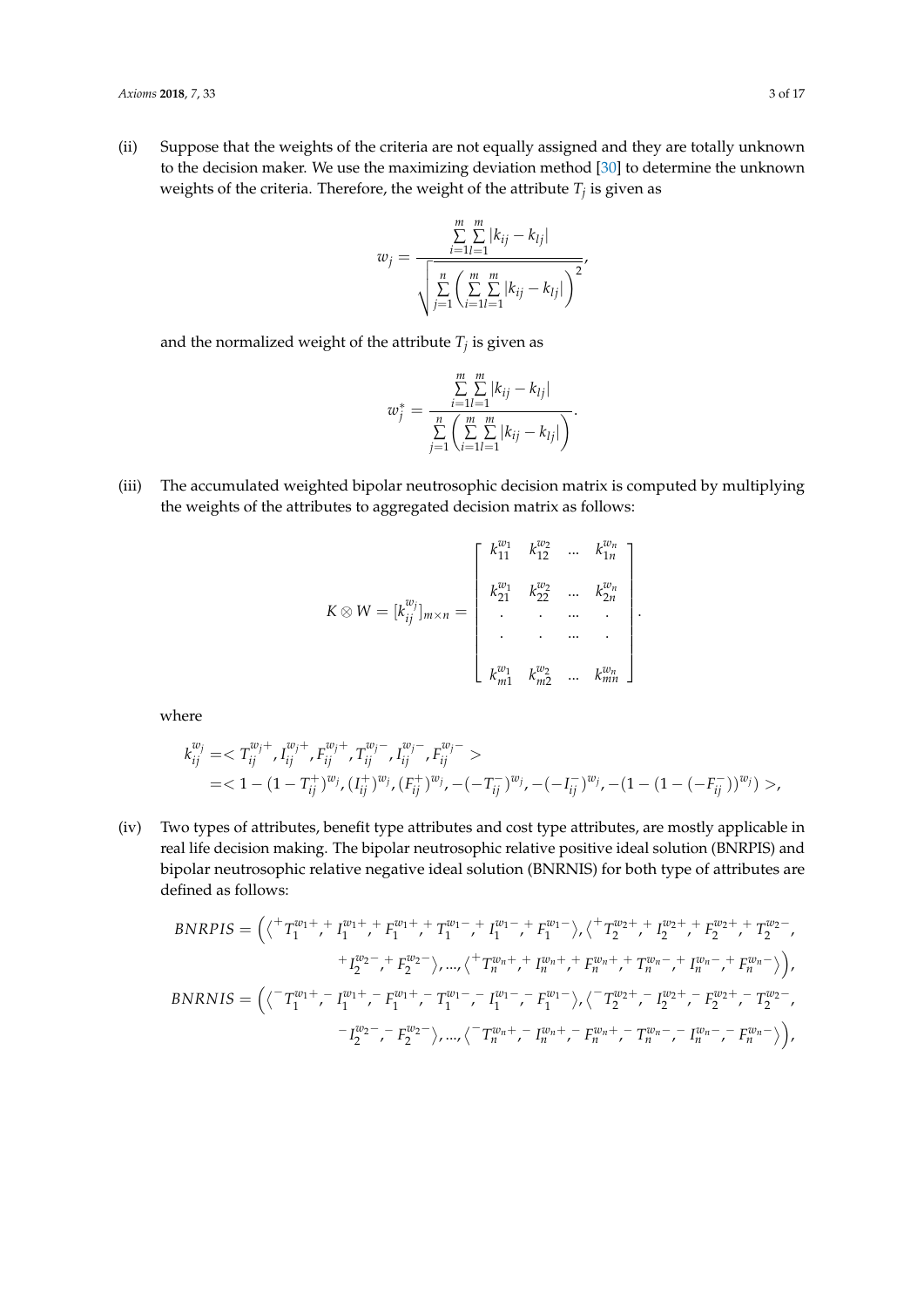such that, for benefit type criteria,  $j = 1, 2, ..., n$ 

$$
\langle \nabla T_j^{w_j+},\nabla_j^{w_j+},\nabla_j^{w_j+},\nabla_j^{w_j-},\nabla_j^{w_j-},\nabla_j^{w_j-}\rangle = \langle \max(T_{ij}^{w_j+}),\min(T_{ij}^{w_j+}),\min(F_{ij}^{w_j+}),\n\\ \min(T_{ij}^{w_j-}),\max(T_{ij}^{w_j-}),\max(T_{ij}^{w_j-}),\max(T_{ij}^{w_j-}),\n\\ \langle \nabla T_j^{w_j+},\nabla_j^{w_j+},\nabla_j^{w_j+},\nabla_j^{w_j-},\nabla_j^{w_j-},\nabla_j^{w_j-},\nabla_j^{w_j-}\rangle = \langle \min(T_{ij}^{w_j+}),\max(T_{ij}^{w_j+}),\max(T_{ij}^{w_j+}),\n\\ \max(T_{ij}^{w_j-}),\min(T_{ij}^{w_j-}),\min(T_{ij}^{w_j-}),\n\end{aligned}
$$

Similarly, for cost type criteria,  $j = 1, 2, ..., n$ 

$$
\langle^{+}T_{j}^{w_{j}+},T_{j}^{w_{j}+},F_{j}^{w_{j}+},T_{j}^{w_{j}-},T_{j}^{w_{j}-},F_{j}^{w_{j}-}\rangle=\langle \min(T_{ij}^{w_{j}+}),\max(T_{ij}^{w_{j}+}),\max(F_{ij}^{w_{j}+}),\max(T_{ij}^{w_{j}-}),\max(T_{ij}^{w_{j}-}),\min(T_{ij}^{w_{j}-}),\min(T_{ij}^{w_{j}-}),\min(T_{ij}^{w_{j}-}),\min(T_{ij}^{w_{j}+},F_{j}^{w_{j}+},F_{j}^{w_{j}+},T_{j}^{w_{j}-},T_{j}^{w_{j}-},F_{j}^{w_{j}-},F_{j}^{w_{j}-}),\max(T_{ij}^{w_{j}-}),\max(T_{ij}^{w_{j}-}),\max(T_{ij}^{w_{j}-}),\max(T_{ij}^{w_{j}-}),\max(T_{ij}^{w_{j}-}),\max(T_{ij}^{w_{j}-}),\max(T_{ij}^{w_{j}-}),\max(T_{ij}^{w_{j}-}),\max(T_{ij}^{w_{j}-}),\max(T_{ij}^{w_{j}-},F_{j}^{w_{j}-},F_{j}^{w_{j}-},F_{j}^{w_{j}-},F_{j}^{w_{j}-},F_{j}^{w_{j}-},F_{j}^{w_{j}-},F_{j}^{w_{j}-},F_{j}^{w_{j}-},F_{j}^{w_{j}-},F_{j}^{w_{j}-},F_{j}^{w_{j}-},F_{j}^{w_{j}-},F_{j}^{w_{j}-},F_{j}^{w_{j}-},F_{j}^{w_{j}-},F_{j}^{w_{j}-},F_{j}^{w_{j}-},F_{j}^{w_{j}-},F_{j}^{w_{j}-},F_{j}^{w_{j}-},F_{j}^{w_{j}-},F_{j}^{w_{j}-},F_{j}^{w_{j}-},F_{j}^{w_{j}-},F_{j}^{w_{j}-},F_{j}^{w_{j}-},F_{j}^{w_{j}-},F_{j}^{w_{j}-},F_{j}^{w_{j}-},F_{j}^{w_{j}-},F_{j}^{w_{j}-},F_{j}^{w_{j}-},F_{j}^{w_{j}-},F_{j}^{w_{j}-},F_{j}^{w_{j}-},F_{j}^{w_{j}-},F_{j}^{w_{j}-},F_{j}^{w_{j}-},F_{j}^{w_{j}-},F_{j}^{
$$

(v) The normalized Euclidean distance of each alternative  $\langle T_{ij}^{w_j+}, I_{ij}^{w_j+}, F_{ij}^{w_j+}, T_{ij}^{w_j-}, I_{ij}^{w_j-}, F_{ij}^{w_j-} \rangle$  $\begin{pmatrix} w_j \\ i j \end{pmatrix}$  from the BNRPIS  $\langle \overline{^+T}^{\text{w}_j+}_{i} \rangle$  $I_j^{w_j+}$ , +  $I_j^{w_j+}$  $E_j^{w_j+}$ , +  $F_j^{w_j+}$ *zw*<sub>*j*</sub><sup>+</sup> *+ T*<sub>*j*</sub><sup>*w*</sup><sub>*j*</sub><sup>−</sup> *zw*<sub>*j*</sub>−</sup> *+ I*<sup>*w*</sup><sub>*j*</sub><sup>−</sup>  $\frac{w_j}{j}$  +  $F_j^{w_j-}$  $\langle \hat{r}_j^{\omega_j-} \rangle$  can be calculated as

$$
d_N(S_i, BNRPIS) = \sqrt{\frac{1}{6n} \sum_{j=1}^n \left\{ \frac{(T_{ij}^{w_j+} - T_j^{w_j+})^2 + (I_{ij}^{w_j+} - T_j^{w_j+})^2 + (F_{ij}^{w_j+} - F_j^{w_j+})^2 +}{(T_{ij}^{w_j-} - T_j^{w_j-})^2 + (I_{ij}^{w_j-} - T_j^{w_j-})^2 + (F_{ij}^{w_j-} - T_j^{w_j-})^2 + (F_{ij}^{w_j-} - T_j^{w_j-})^2 \right\}}.
$$

and the normalized Euclidean distance of each alternative  $\langle T_{ij}^{w_j+},I_{ij}^{w_j+},F_{ij}^{w_j+},T_{ij}^{w_j-},I_{ij}^{w_j-},F_{ij}^{w_j-} \rangle$  $\begin{matrix} \alpha_{j} \\ i j \end{matrix}$ from the BNRNIS  $\langle T_i^{w_j+1} \rangle$  $I_j^{w_j+} - I_j^{w_j+}$  $\int_j^{w_j+}$ ,  $F_j^{w_j+}$ *zw*<sub>*j*</sub> + − *T*<sub>*j*</sub><sup>*w*</sup><sub>*j*</sub>− *j* , − *I wj*− *zw*<sub>*j*</sub>− *F*<sub>*f*</sub><sup>*w*</sup><sub>*j*</sub>−  $\langle \hat{r}_j^{\omega_j-} \rangle$  can be calculated as

$$
d_N(S_i, BNRNIS) = \sqrt{\frac{1}{6n} \sum_{j=1}^n \left\{ \frac{(T_{ij}^{w_j+} - T_j^{w_j+})^2 + (I_{ij}^{w_j+} - I_j^{w_j+})^2 + (F_{ij}^{w_j+} - F_j^{w_j+})^2 +}{(T_{ij}^{w_j-} - T_j^{w_j-})^2 + (I_{ij}^{w_j-} - I_j^{w_j-})^2 + (F_{ij}^{w_j-} - F_j^{w_j-})^2 \right\}}.
$$

(vi) Revised closeness degree of each alternative to BNRPIS represented as *ρ<sup>i</sup>* and it is calculated using formula

$$
\rho(S_i) = \frac{d_N(S_i, BNRNIS)}{\max\{d_N(S_i, BNRNIS)\}} - \frac{d_N(S_i, BNRPIS)}{\min\{d_N(S_i, BNRPIS)\}}, \quad i = 1, 2, ..., m.
$$

(vii) By using the revised closeness degrees, the inferior ratio to each alternative is determined as follows:

$$
IR(i) = \frac{\rho(S_i)}{\min_{1 \leq i \leq m} (\rho(S_i))}.
$$

It is clear that each value of  $IR(i)$  lies in the closed unit interval [0,1].

(viii) The alternatives are ranked according to the ascending order of inferior ratio values and the best alternative with minimum choice value is chosen.

Geometric representation of the procedure of our proposed bipolar neutrosophic TOPSIS method is shown in Figure [1.](#page-4-0)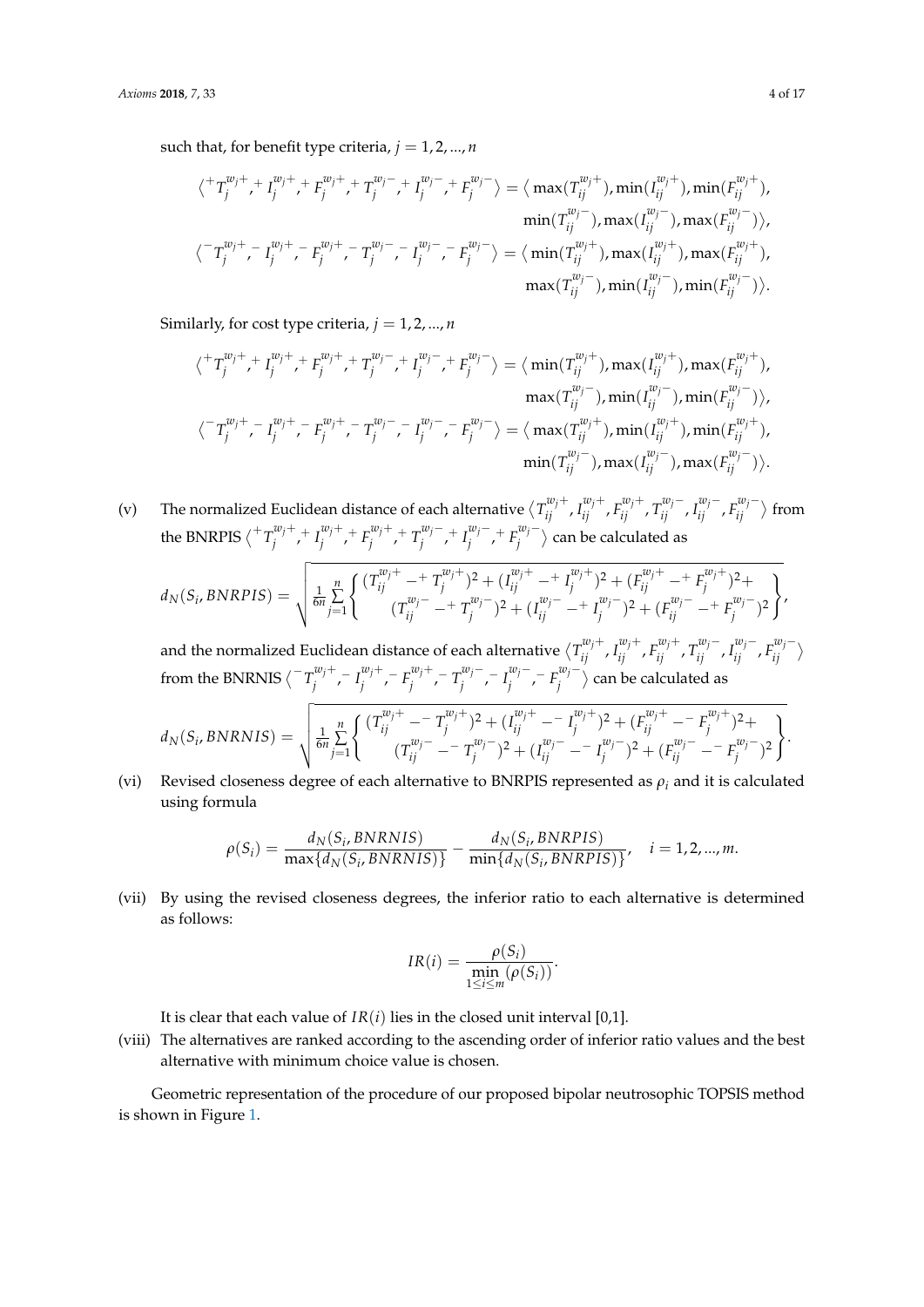<span id="page-4-0"></span>

Figure 1. Flow chart of bipolar neutrosophic TOPSIS.

## <span id="page-4-1"></span>**3. Applications**

In this section, we apply bipolar neutrosophic TOPSIS method to solve real life problems: the best matrix as given in Table 2: electronic commerce web site, heart surgeon and employee were chosen.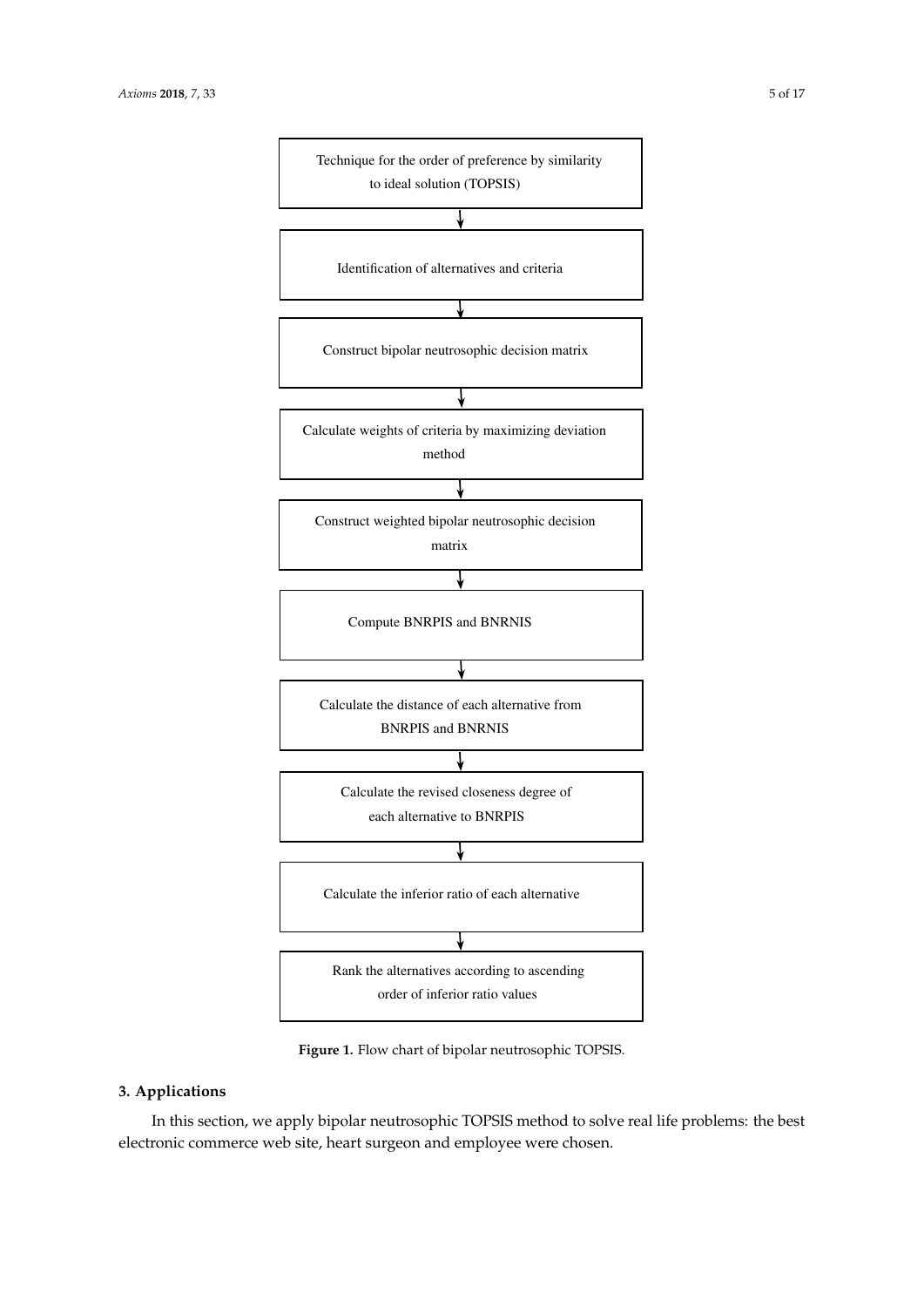<span id="page-5-2"></span>Electronic Commerce (*e*-commerce, for short) is a process of trading the services and goods through electronic networks like computer structures as well as the internet. In recent times *e*-commerce has become a very fascinating and convenient choice for both the businesses and customers. Many companies are interested in advancing their online stores rather than the brick and mortar buildings, because of the appealing requirements of customers for online purchasing. Suppose that a person wants to launch his own online store for selling his products. He will choose the *e*-commerce web site that has comparatively better ratings and that is most popular among internet users. After initial screening four web sites,  $S_1$  = Shopify,  $S_2$  = 3*d* Cart,  $S_3$  = BigCommerce and  $S_4$  = Shopsite, are considered. Four attributes,  $T_1$  = Customer satisfaction,  $T_2$  = Comparative prices,  $T_3$  = On-time delivery and  $T_4$  = Digital marketing, are designed to choose the best alternative.

<span id="page-5-0"></span>**Step 1.** The decision matrix in the form of bipolar neutrosophic information is given as in Table [1:](#page-5-0)

| $S\diagdown T$ | $T_1$               | $T_2$              | $T_3$              | $T_4$              |
|----------------|---------------------|--------------------|--------------------|--------------------|
| S <sub>1</sub> | (0.4, 0.2, 0.5,     | (0.5, 0.3, 0.3,    | (0.2, 0.7, 0.5,    | (0.4, 0.6, 0.5,    |
|                | $-0.6, -0.4, -0.4)$ | $-0.7, -0.2, -0.4$ | $-0.4, -0.4, -0.3$ | $-0.3, -0.7, -0.4$ |
| $S_2$          | (0.3, 0.6, 0.1,     | (0.2, 0.6, 0.1,    | (0.4, 0.2, 0.5,    | (0.2, 0.7, 0.5,    |
|                | $-0.5, -0.7, -0.5)$ | $-0.5, -0.3, -0.7$ | $-0.6, -0.3, -0.1$ | $-0.5, -0.3, -0.2$ |
| $S_3$          | (0.3, 0.5, 0.2,     | (0.4, 0.5, 0.2,    | (0.9, 0.5, 0.7,    | (0.3, 0.7, 0.6,    |
|                | $-0.4, -0.3, -0.7$  | $-0.3, -0.8, -0.5$ | $-0.3, -0.4, -0.3$ | $-0.5, -0.5, -0.4$ |
| $S_4$          | (0.6, 0.7, 0.5,     | (0.8, 0.4, 0.6,    | (0.6, 0.3, 0.6,    | (0.8, 0.3, 0.2,    |
|                | $-0.2, -0.1, -0.3$  | $-0.1, -0.3, -0.4$ | $-0.1, -0.4, -0.2$ | $-0.1, -0.3, -0.1$ |

**Table 1.** Bipolar neutrosophic decision matrix.

**Step 2.** The normalized weights of the criteria are calculated by using maximizing deviation method as given below:

$$
w_1 = 0.2567, w_2 = 0.2776, w_3 = 0.2179, w_4 = 0.2478
$$
, where  $\sum_{j=1}^{4} w_j = 1$ .

<span id="page-5-1"></span>**Step 3.** The weighted bipolar neutrosophic decision matrix is constructed by multiplying the weights to decision matrix as given in Table [2:](#page-5-1)

| $S\diagdown T$ | T1                        | T2                        | T3                        | $\scriptstyle T_4$        |
|----------------|---------------------------|---------------------------|---------------------------|---------------------------|
| S <sub>1</sub> | (0.123, 0.662, 0.837,     | (0.175, 0.716, 0.716,     | (0.047, 0.925, 0.86,      | (0.119, 0.881, 0.842,     |
|                | $-0.877, -0.79, -0.123)$  | $-0.906, -0.64, -0.132)$  | $-0.819, -0.819, -0.075)$ | $-0.742, -0.915, -0.119$  |
| S <sub>2</sub> | (0.087, 0.877, 0.554,     | (0.06, 0.868, 0.528,      | (0.105, 0.704, 0.86,      | (0.054, 0.915, 0.842,     |
|                | $-0.837, -0.913, -0.163$  | $-0.825, -0.716, -0.284)$ | $-0.895, -0.769, -0.023$  | $-0.842, -0.742, -0.054)$ |
| $S_3$          | (0.087, 0.837, 0.662,     | (0.132, 0.825, 0.64,      | (0.395, 0.86, 0.925,      | (0.085, 0.915, 0.881,     |
|                | $-0.79, -0.734, -0.266$   | $-0.716, -0.94, -0.175)$  | $-0.769, -0.819, -0.075)$ | $-0.842, -0.842, -0.119$  |
| $S_4$          | (0.21, 0.913, 0.837,      | (0.36, 0775, 0.868,       | (0.181, 0.769, 0.895,     | (0.329, 0.742, 0.671,     |
|                | $-0.662, -0.554, -0.087)$ | $-0.528, -0.716, -0.132)$ | $-0.605, -0.819, -0.047$  | $-0.565, -0.742, -0.026$  |

**Table 2.** Weighted bipolar neutrosophic decision matrix.

**Step 4.** The BNRPIS and BNRNIS are given by

*BNRPIS* = < (0.21, 0.662, 0.554, −0.877, −0.554, −0.087),  $(0.06, 0.868, 0.868, -0.528, -0.94, -0.284)$  $(0.395, 0.704, 0.86, -0.895, -0.769, -0.023)$  $(0.329, 0.742, 0.671, -0.842, -0.742, -0.062) >;$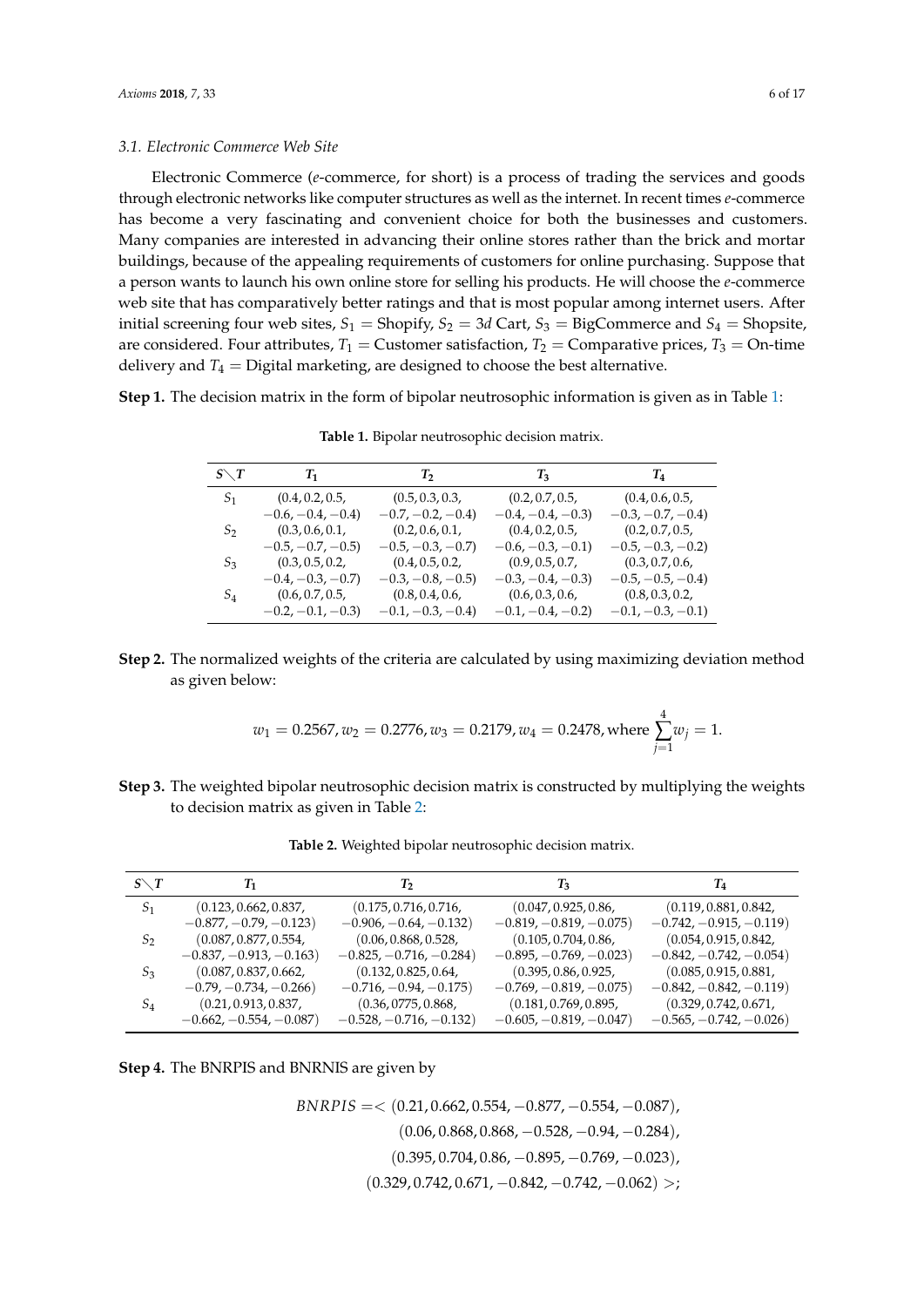$$
BNRNIS = \langle (0.087, 0.913, 0.837, -0.662, -0.913, -0.266), (0.36, 0.716, 0.528, -0.906, -0.64, -0.132), (0.047, 0.925, 0.925, -0.605, -0.819, -0.075), (0.054, 0.915, 0.881, -0.565, -0.915, -0.119) > .
$$

**Step 5.** The normalized Euclidean distances of each alternative from the BNRPISs and the BNRNISs are given as follows:

|                             | $d_N(S_1, BNRPIS) = 0.1805, \quad d_N(S_1, BNRNIS) = 0.1125,$ |
|-----------------------------|---------------------------------------------------------------|
|                             | $d_N(S_2, BNRPIS) = 0.1672, d_N(S_2, BNRNIS) = 0.1485,$       |
| $d_N(S_3, BNRPIS) = 0.135,$ | $d_N(S_3, BNRNIS) = 0.1478,$                                  |
| $d_N(S_4, BNRPIS) = 0.155,$ | $d_N(S_4, BNRNIS) = 0.1678.$                                  |

**Step 6.** The revised closeness degree of each alternative is given as

$$
\rho(S_1) = -0.667, \rho(S_2) = -0.354, \rho(S_3) = -0.119, \rho(S_4) = -0.148.
$$

**Step 7.** The inferior ratio to each alternative is given as

$$
IR(1) = 1, IR(2) = 0.52, IR(3) = 0.18, IR(4) = 0.22.
$$

**Step 8.** Ordering the web stores according to ascending order of alternatives, we obtain:  $S_3 < S_4$  $S_2 < S_1$ . Therefore, the person will choose the BigCommerce for opening a web store.

### *3.2. Heart Surgeon*

Suppose that a heart patient wants to select a best cardiac surgeon for heart surgery. After initial screening, five surgeons are considered for further evaluation. These surgeons represent the alternatives and are denoted by *S*1, *S*2, *S*3, *S*4, and *S*<sup>5</sup> in our MCDM problem. Suppose that he concentrates on four characteristics,  $T_1$  = Availability of medical equipment,  $T_2$  = Surgeon reputation,  $T_3$  = Expenditure and  $T_4$  = Suitability of time, in order to select the best surgeon. These characteristics represent the criteria for this MCDM problem.

<span id="page-6-0"></span>**Step 1.** The decision matrix in the form of bipolar neutrosophic information is given as in Table [3:](#page-6-0)

| $S\diagdown T$ | $T_1$               | $T_2$               | $T_3$                | $T_4$                |
|----------------|---------------------|---------------------|----------------------|----------------------|
| S <sub>1</sub> | (0.6, 0.5, 0.3,     | (0.5, 0.7, 0.4,     | (0.3, 0.5, 0.5,      | (0.5, 0.3, 0.6,      |
|                | $-0.5, -0.7, -0.4)$ | $-0.6, -0.4, -0.5)$ | $-0.7, -0.3, -0.4$ ) | $-0.4, -0.7, -0.5)$  |
| $S_2$          | (0.9, 0.3, 0.2,     | (0.7, 0.4, 0.2,     | (0.4, 0.7, 0.6,      | (0.8, 0.3, 0.2,      |
|                | $-0.3, -0.6, -0.5)$ | $-0.4, -0.5, -0.7$  | $-0.6, -0.3, -0.3)$  | $-0.2, -0.5, -0.7$ ) |
| $S_3$          | (0.4, 0.6, 0.6,     | (0.5, 0.3, 0.6,     | (0.7, 0.5, 0.3,      | (0.4, 0.6, 0.7,      |
|                | $-0.7, -0.4, -0.3$  | $-0.6, -0.4, -0.4)$ | $-0.4, -0.4, -0.6$   | $-0.5, -0.4, -0.4)$  |
| $S_4$          | (0.8, 0.5, 0.3,     | (0.6, 0.4, 0.3,     | (0.4, 0.5, 0.7,      | (0.5, 0.4, 0.6,      |
|                | $-0.3, -0.4, -0.5)$ | $-0.5, -0.7, -0.8$  | $-0.5, -0.4, -0.2$   | $-0.6, -0.7, -0.3$   |
| $S_5$          | (0.6, 0.4, 0.6,     | (0.4, 0.7, 0.6,     | (0.6, 0.3, 0.5,      | (0.5, 0.7, 0.4,      |
|                | $-0.4, -0.7, -0.3)$ | $-0.7, -0.5, -0.6$  | $-0.3, -0.7, -0.4$   | $-0.3, -0.6, -0.5)$  |

**Table 3.** Bipolar neutrosophic decision matrix.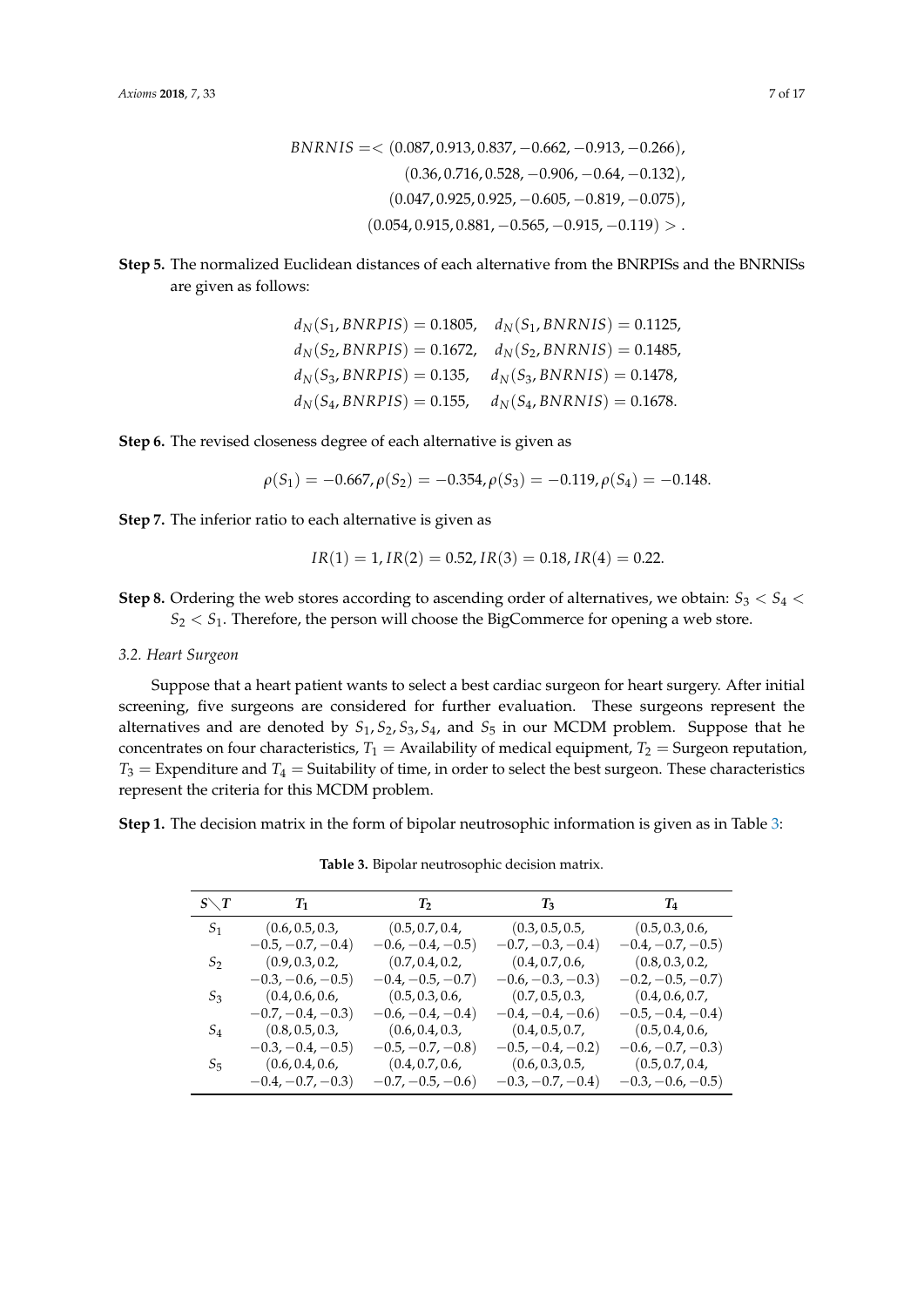**Step 2.** The normalized weights of the criteria are calculated by using maximizing deviation method as given below:

$$
w_1 = 0.2480, w_2 = 0.2424, w_3 = 0.2480, w_4 = 0.2616
$$
, where  $\sum_{j=1}^{4} w_j = 1$ .

<span id="page-7-0"></span>**Step 3.** The weighted bipolar neutrosophic decision matrix is constructed by multiplying the weights to decision matrix as given in Table [4:](#page-7-0)

| $S\diagdown T$ | $T_{1}$                   | Т,                        | $T_3$                     | $\scriptstyle T_4$        |
|----------------|---------------------------|---------------------------|---------------------------|---------------------------|
| S <sub>1</sub> | (0.203, 0.842, 0.742,     | (0.155, 0.917, 0.801,     | (0.085, 0.842, 0.842,     | (0.166, 0.730, 0.875,     |
|                | $-0.842, -0.915, -0.119$  | $-0.884, -0.801, -0.155)$ | $-0.915, -0.742, -0.119$  | $-0.787, -0.911, -0.166$  |
| $S_2$          | (0.435, 0.742, 0.671,     | (0.253, 0.801, 0.677,     | (0.119, 0.915, 0.881,     | (0.344, 0.730, 0.656,     |
|                | $-0.742, -0.881, -0.158)$ | $-0.801, -0.845, -0.253)$ | $-0.881, -0.742, -0.085$  | $-0.656, -0.834, -0.270)$ |
| $S_3$          | (0.119, 0.881, 0.881,     | (0.155, 0.747, 0.884,     | (0.258, 0.842, 0.742,     | (0.125, 0.875, 0.911,     |
|                | $-0.915, -0.797, -0.085)$ | $-0.884, -0.801, -0.116$  | $-0.797, -0.797, -0.203$  | $-0.834, -0.787, -0.125$  |
| $S_4$          | (0.329, 0.842, 0.742,     | (0.199, 0.801, 0.747,     | (0.119, 0.842, 0.915,     | (0.166, 0.787, 0.875,     |
|                | $-0.742, -0.797, -0.158$  | $-0.845, -0.917, -0.323$  | $-0.842, -0.797, -0.054)$ | $-0.875, -0.911, -0.089$  |
| $S_5$          | (0.203, 0.797, 0.881,     | (0.116, 0.917, 0.884,     | (0.203, 0.742, 0.842,     | (0.166, 0.911, 0.787,     |
|                | $-0.797, -0.915, -0.085$  | $-0.917, -0.845, -0.199$  | $-0.742, -0.915, -0.119$  | $-0.730, -0.875, -0.166$  |

**Table 4.** Weighted bipolar neutrosophic decision matrix.

**Step 4.** The BNRPIS and BNRNIS are given by

$$
BNRPIS = \langle (0.435, 0.742, 0.671, -0.915, -0.797, -0.085), (0.253, 0.747, 0.677, -0.917, -0.801, -0.116), (0.085, 0.915, 0.915, -0.742, -0.915, -0.203), (0.344, 0.730, 0.656, -0.875, -0.787, -0.089) >;
$$
\n
$$
BNRNIS = \langle (0.119, 0.881, 0.881, -0.742, -0.915, -0.158), (0.116, 0.917, 0.884, -0.801, -0.917, -0.323), (0.258, 0.742, 0.742, -0.915, -0.742, -0.054), (0.125, 0.911, 0.911, -0.656, -0.911, -0.270) >.
$$

## **Step 5.** The normalized Euclidean distances of each alternative from the BNRPISs and the BNRNISs are given as follows:

| $d_N(S_1, BNRPIS) = 0.1176,$ | $d_N(S_1, BNRNIS) = 0.0945,$ |
|------------------------------|------------------------------|
| $d_N(S_2, BNRPIS) = 0.0974,$ | $d_N(S_2, BNRNIS) = 0.1402,$ |
| $d_N(S_3, BNRPIS) = 0.1348,$ | $d_N(S_3, BNRNIS) = 0.1043,$ |
| $d_N(S_4, BNRPIS) = 0.1089,$ | $d_N(S_4, BNRNIS) = 0.1093,$ |
| $d_N(S_5, BNRPIS) = 0.1292,$ | $d_N(S_5, BNRNIS) = 0.0837.$ |

**Step 6.** The revised closeness degree of each alternative is given as

$$
\rho(S_1) = -0.553, \rho(S_2) = 0, \rho(S_3) = -0.64, \rho(S_4) = -0.338, \rho(S_5) = -0.729
$$

**Step 7.** The inferior ratio to each alternative is given as

$$
IR(1) = 0.73, IR(2) = 0, IR(3) = 0.88, IR(4) = 0.46, IR(5) = 1.
$$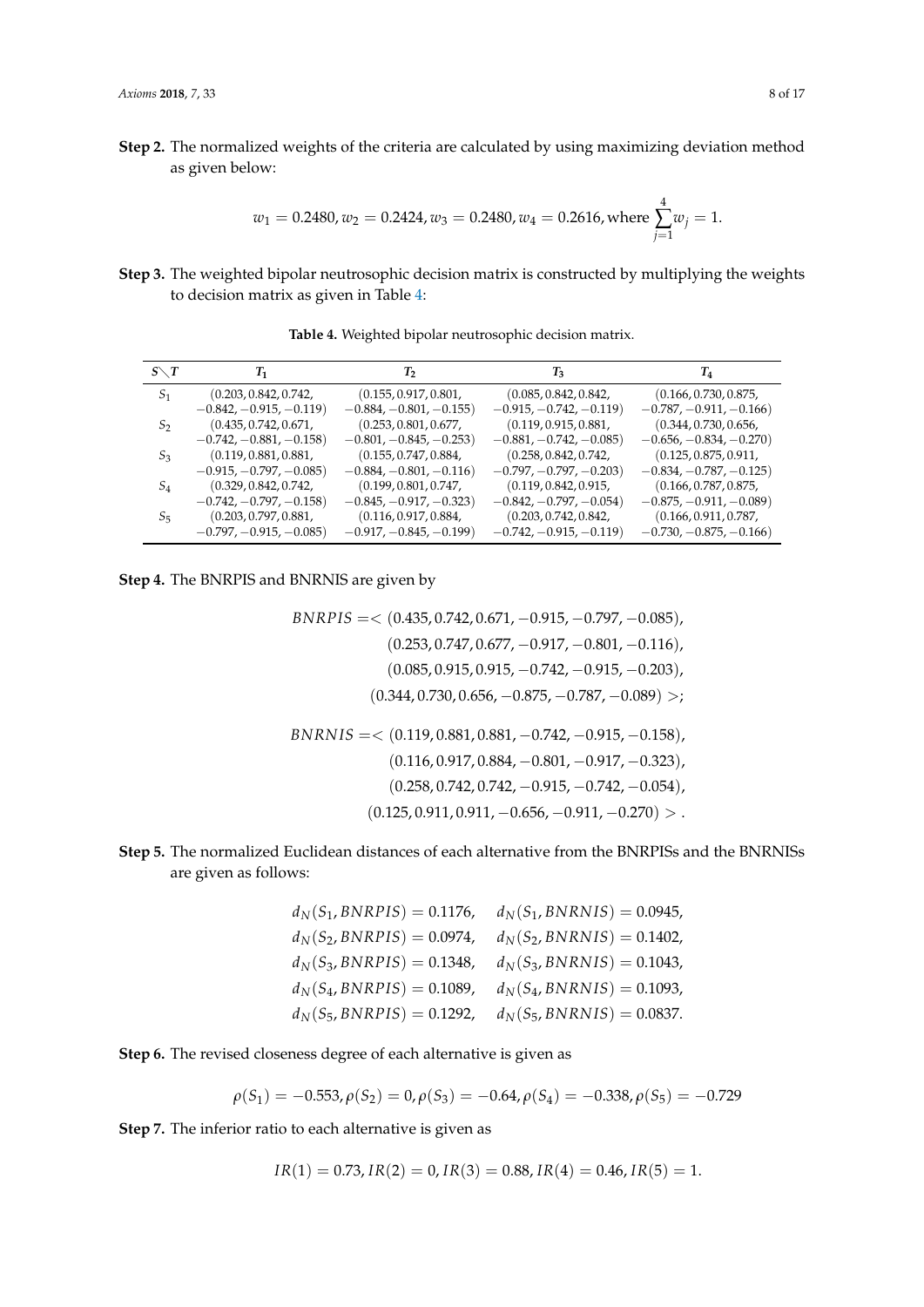**Step 8.** Ordering the alternatives in ascending order, we obtain:  $S_2 < S_4 < S_1 < S_3 < S_5$ . Therefore, *S*<sup>2</sup> is best among all other alternatives.

#### *3.3. Employee (Marketing Manager)*

Process of employee selection has an analytical importance for any kind of business. According to firm hiring requirements and the job position, this process may vary from a very simple process to a complicated procedure. Suppose that a company wants to hire an employee for the post of marketing manager. After initial screening, four candidates are considered as alternatives and denoted by  $S_1$ ,  $S_2$ ,  $S_3$  and  $S_4$  in our MCDM problem. The requirements for this post,  $T_1$  = Confidence,  $T_2$  = Qualification,  $T_3$  = Leading skills and  $T_4$  = Communication skills, are considered as criteria in order to select the most relevant candidate.

<span id="page-8-0"></span>**Step 1.** The decision matrix in the form of bipolar neutrosophic information is given as in Table [5:](#page-8-0)

| $S\diagdown T$ | $T_1$                | $T_2$               | $T_3$              | $T_4$               |
|----------------|----------------------|---------------------|--------------------|---------------------|
| S <sub>1</sub> | (0.8, 0.5, 0.3,      | (0.7, 0.3, 0.2,     | (0.5, 0.4, 0.6,    | (0.9, 0.3, 0.2,     |
|                | $-0.3, -0.6, -0.5)$  | $-0.3, -0.5, -0.4)$ | $-0.5, -0.3, -0.4$ | $-0.3, -0.4, -0.2)$ |
| $S_2$          | (0.5, 0.7, 0.6)      | (0.4, 0.7, 0.5,     | (0.6, 0.8, 0.5,    | (0.5, 0.3, 0.6,     |
|                | $-0.4, -0.2, -0.4)$  | $-0.6, -0.2, -0.3$  | $-0.3, -0.5, -0.7$ | $-0.6, -0.4, -0.3$  |
| $S_3$          | (0.4, 0.6, 0.8,      | (0.6, 0.3, 0.5,     | (0.3, 0.5, 0.7,    | (0.5, 0.7, 0.4,     |
|                | $-0.7, -0.3, -0.4$ ) | $-0.2, -0.4, -0.6$  | $-0.8, -0.4, -0.2$ | $-0.6, -0.3, -0.5$  |
| $S_4$          | (0.7, 0.3, 0.5,      | (0.5, 0.4, 0.6,     | (0.6, 0.4, 0.3,    | (0.4, 0.5, 0.7,     |
|                | $-0.4, -0.2, -0.5)$  | $-0.4, -0.5, -0.3$  | $-0.3, -0.5, -0.7$ | $-0.6, -0.5, -0.3$  |

**Table 5.** Bipolar neutrosophic decision matrix.

**Step 2.** The normalized weights of the criteria are calculated by using maximizing deviation method as given below:

$$
w_1 = 0.25, w_2 = 0.2361, w_3 = 0.2708, w_4 = 0.2431
$$
, where  $\sum_{j=1}^{4} w_j = 1$ .

**Step 3.** The weighted bipolar neutrosophic decision matrix is constructed by multiplying the weights to decision matrix as given in Table [6:](#page-8-1)

<span id="page-8-1"></span>

| $S\diagdown T$ | Т1                           | Т,                           | T <sub>3</sub>               | 14                           |
|----------------|------------------------------|------------------------------|------------------------------|------------------------------|
| S <sub>1</sub> | (0.3313, 0.8409, 0.7401,     | (0.2474, 0.7526, 0.6839,     | (0.1711, 0.7803, 0.8708,     | (0.4287, 0.7463, 0.6762,     |
|                | $-0.7401, -0.8801, -0.1591)$ | $-0.7526, -0.8490, -0.1136$  | $-0.8289, -0.7218, -0.1292)$ | $-0.7463, -0.8003, -0.0528$  |
| S <sub>2</sub> | (0.1591, 0.9147, 0.8801,     | (0.1136, 0.9192, 0.8490,     | (0.2197, 0.9414, 0.8289,     | (0.1551, 0.7463, 0.8832,     |
|                | $-0.7953, -0.6687, -0.1199$  | $-0.8864, -0.6839, -0.0808$  | $-0.7218, -0.8289, -0.2782)$ | $-0.8832, -0.8003, -0.0831)$ |
| $S_3$          | (0.1199, 0.8801, 0.9457,     | (0.1945, 0.7526, 0.8490,     | (0.0921, 0.8289, 0.9079,     | (0.1551, 0.9169, 0.8003,     |
|                | $-0.9147, -0.7401, -0.1199$  | $-0.6839, -0.8055, -0.1945)$ | $-0.9414, -0.7803, -0.0586$  | $-0.8832, -0.7463, -0.1551)$ |
| $S_4$          | (0.2599, 0.7401, 0.8409,     | (0.1510, 0.8055, 0.8864,     | (0.2197, 0.7803, 0.7218,     | (0.1168, 0.8449, 0.9169,     |
|                | $-0.7953, -0.6687, -0.1591)$ | $-0.8055, -0.8490, -0.0808$  | $-0.7218, -0.8289, -0.2782)$ | $-0.8832, -0.8449, -0.0831)$ |

**Table 6.** Weighted bipolar neutrosophic decision matrix.

| <b>Step 4.</b> The BNRPIS and BNRNIS are given by |  |  |  |  |  |  |  |  |
|---------------------------------------------------|--|--|--|--|--|--|--|--|
|---------------------------------------------------|--|--|--|--|--|--|--|--|

*BNRPIS* = < (0.3313, 0.7401, 0.7401, -0.9147, -0.6687, -0.1199), (0.2474, 0.7526, 0.6839, −0.8864, −0.6839, −0.0808),  $(0.2197, 0.7803, 0.7218, -0.9414, -0.7218, -0.0586)$  $(0.4287, 0.7463, 0.6762, -0.8832, -0.7463, -0.0528) >;$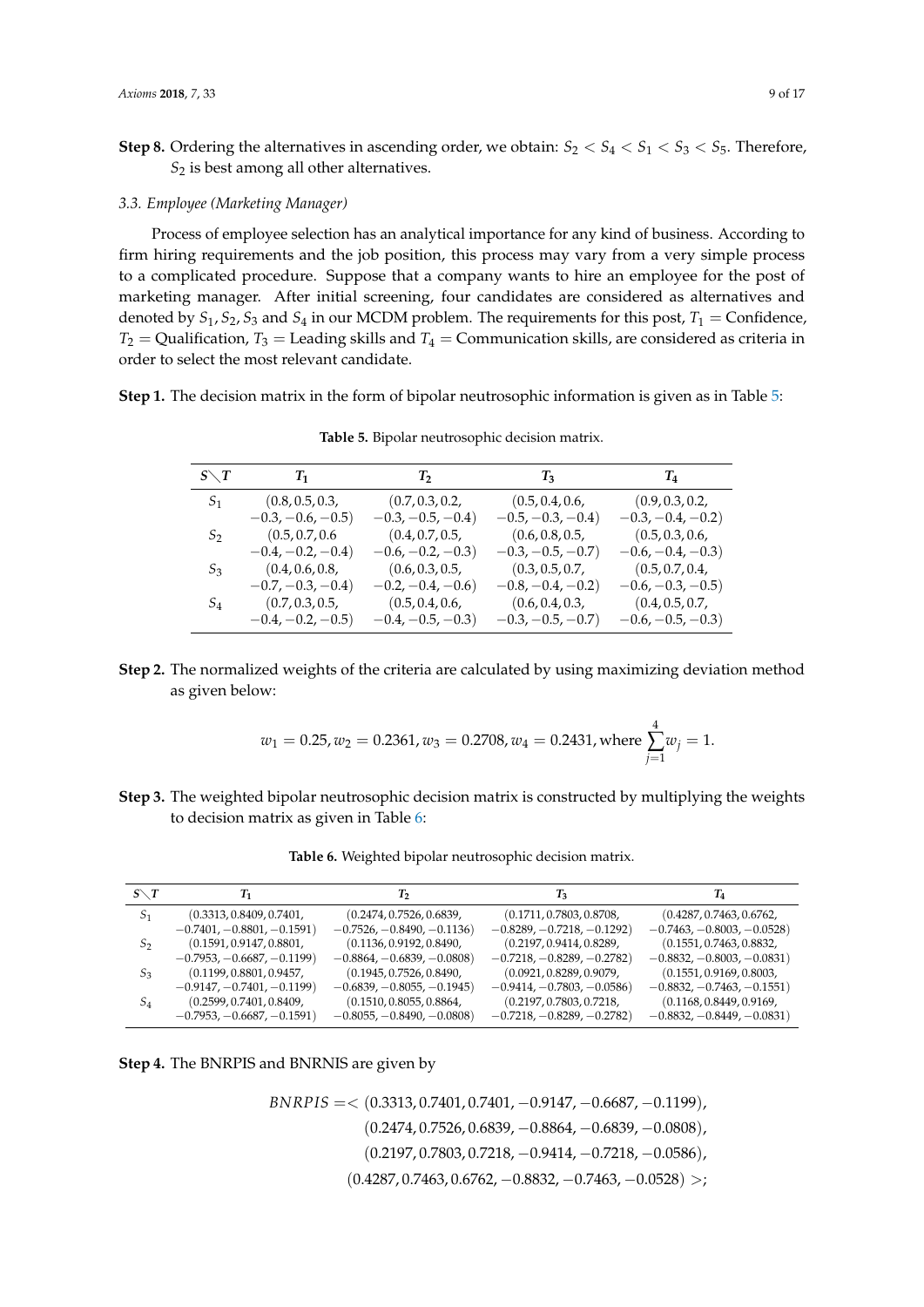$$
BNRNIS = \langle (0.1199, 0.9147, 0.9457, -0.7401, -0.8801, -0.1591),
$$
  

$$
(0.1136, 0.9192, 0.8864, -0.6839, -0.8490, -0.1945),
$$
  

$$
(0.0921, 0.9414, 0.9079, -0.7218, -0.8289, -0.2782),
$$
  

$$
(0.1168, 0.9169, 0.9169, -0.7463, -0.8449, -0.1551) > .
$$

**Step 5.** The normalized Euclidean distances of each alternative from the BNRPISs and the BNRNISs are given as follows:

| $d_N(S_1, BNRPIS) = 0.0906,$ | $d_N(S_1, BNRNIS) = 0.1393,$ |
|------------------------------|------------------------------|
| $d_N(S_2, BNRPIS) = 0.1344,$ | $d_N(S_2, BNRNIS) = 0.0953,$ |
| $d_N(S_3, BNRPIS) = 0.1286,$ | $d_N(S_3, BNRNIS) = 0.1011,$ |
| $d_N(S_4, BNRPIS) = 0.1293,$ | $d_N(S_4, BNRNIS) = 0.0999.$ |

**Step 6.** The revised closeness degree of each alternative is given as

$$
\rho(S_1) = 0, \rho(S_2) = -0.799, \rho(S_3) = -0.694, \rho(S_4) = -0.780.
$$

**Step 7.** The inferior ratio to each alternative is given as

$$
IR(1) = 0, IR(2) = 1, IR(3) = 0.87, IR(4) = 0.98.
$$

**Step 8.** Ordering the alternatives in ascending order, we obtain:  $S_1 < S_3 < S_4 < S_2$ . Therefore, the company will select the candidate  $S_1$  for this post.

#### **4. Bipolar Neutrosophic ELECTRE-I Method**

In this section, we propose bipolar neutrosophic ELECTRE-I method to solve MCDM problems. Consider a set of alternatives, denoted by  $S = \{S_1, S_2, S_3, \cdots, S_m\}$  and the set of criteria, denoted by  $T = \{T_1, T_2, T_3, \cdots, T_n\}$  which are used to evaluate the alternatives.

- (i–iii) As in the section of bipolar neutrosophic TOPSIS, the rating values of alternatives with respect to the criteria are expressed in the form of matrix  $[k_{ij}]_{m \times n}$ . The weights  $w_j$  of the criteria  $T_j$  are evaluated by maximizing deviation method and the weighted bipolar neutrosophic decision matrix  $[k_{ij}^{w_j}]_{m \times n}$  is constructed.
- (iv) The bipolar neutrosophic concordance sets *Exy* and bipolar neutrosophic discordance sets *Fxy* are defined as follows:

$$
E_{xy} = \{1 \le j \le n \mid \rho_{xj} \ge \rho_{yj}\}, x \ne y, x, y = 1, 2, \cdots, m, F_{xy} = \{1 \le j \le n \mid \rho_{xj} \le \rho_{yj}\}, x \ne y, x, y = 1, 2, \cdots, m,
$$

where,  $\rho_{ij} = T_{ij}^+ + I_{ij}^+ + F_{ij}^+ + T_{ij}^- + I_{ij}^- + F_{ij}^-$ ,  $i = 1, 2, \dots, m$ ,  $j = 1, 2, \dots, n$ .

(v) The bipolar neutrosophic concordance matrix *E* is constructed as follows:

$$
E = \begin{bmatrix} - & e_{12} & \dots & e_{1m} \\ e_{21} & - & \dots & e_{2m} \\ \vdots & & & \\ e_{m1} & e_{m2} & \dots & - \end{bmatrix},
$$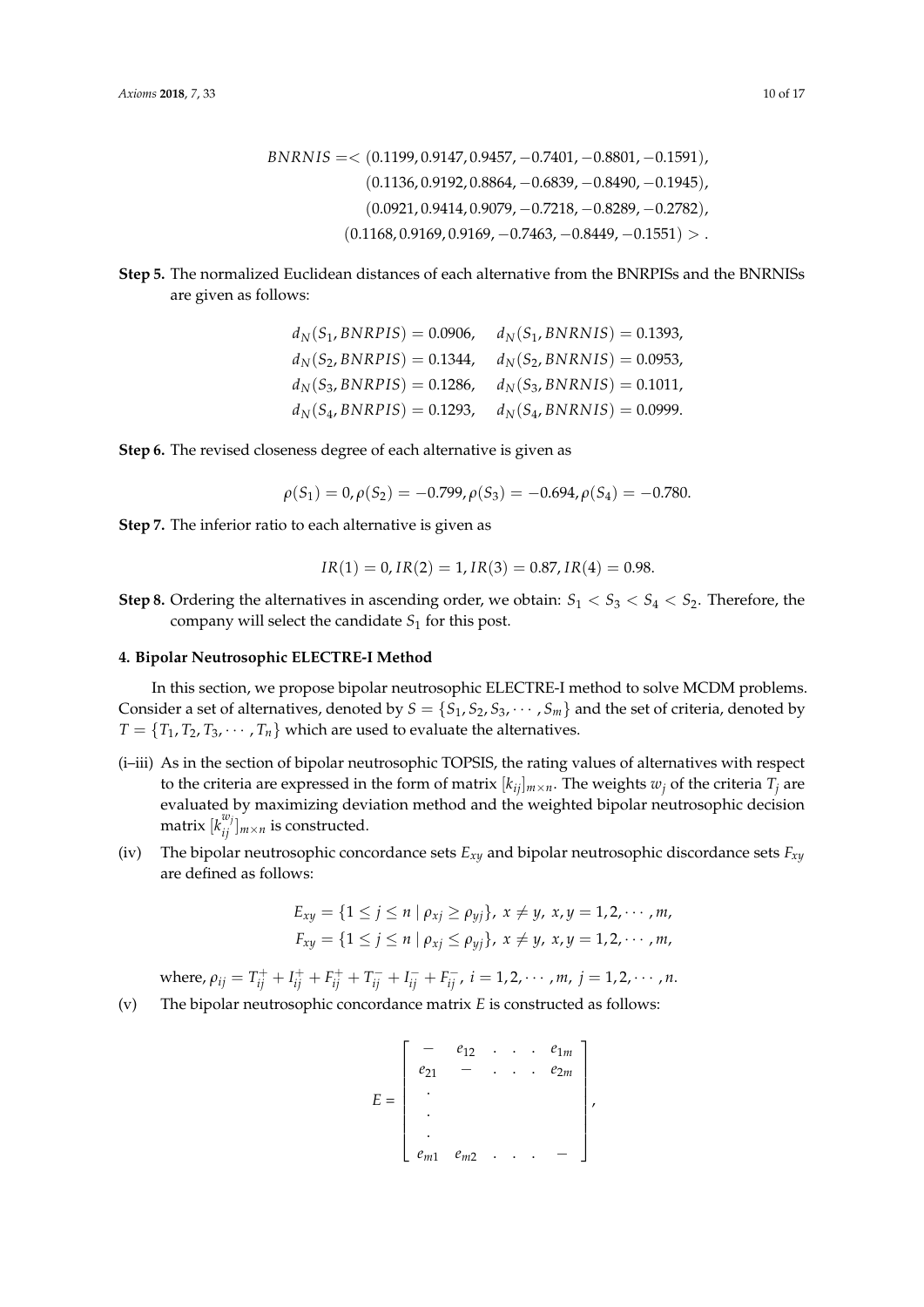where, the bipolar neutrosophic concordance indices  $e_{xy}$ 's are determined as

$$
e_{xy}=\sum_{j\in E_{xy}}w_j.
$$

(vi) The bipolar neutrosophic discordance matrix *F* is constructed as follows:

$$
F = \begin{bmatrix} - & f_{12} & \cdots & f_{1m} \\ f_{21} & - & \cdots & f_{2m} \\ \vdots & & & \\ f_{m1} & f_{m2} & \cdots & - \end{bmatrix},
$$

where, the bipolar neutrosophic discordance indices *f xy* , *s* are determined as

$$
f_{xy} = \frac{\max\limits_{j \in F_{xy}} \sqrt{\frac{1}{6n} \left\{ \frac{(T_{xj}^{w_j+} - T_{yj}^{w_j+})^2 + (T_{xj}^{w_j+} - T_{yj}^{w_j+})^2 + (F_{xj}^{w_j+} - F_{yj}^{w_j+})^2 + (T_{xj}^{w_j-} - T_{yj}^{w_j-})^2 + (T_{xj}^{w_j-} - T_{yj}^{w_j-})^2 + (F_{xj}^{w_j-} - F_{yj}^{w_j-})^2 \right\}}{\max\limits_{j} \sqrt{\frac{1}{6n} \left\{ \frac{(T_{xj}^{w_j+} - T_{yj}^{w_j+})^2 + (T_{xj}^{w_j+} - T_{yj}^{w_j+})^2 + (F_{xj}^{w_j+} - F_{yj}^{w_j+})^2 + (F_{xj}^{w_j-} - F_{yj}^{w_j-})^2 + (T_{xj}^{w_j-} - T_{yj}^{w_j-})^2 + (F_{xj}^{w_j-} - F_{yj}^{w_j-})^2 \right\}}}.
$$

(vii) Concordance and discordance levels are computed to rank the alternatives. The bipolar neutrosophic concordance level  $\hat{e}$  is defined as the average value of the bipolar neutrosophic concordance indices as

$$
\hat{e} = \frac{1}{m(m-1)} \sum_{\substack{x=1, \\ x \neq y}}^{m} \sum_{\substack{y=1, \\ y \neq x}}^{m} e_{xy},
$$

similarly, the bipolar neutrosophic discordance level  $\hat{f}$  is defined as the average value of the bipolar neutrosophic discordance indices as

$$
\hat{f} = \frac{1}{m(m-1)} \sum_{\substack{x=1, y=1, \\ x \neq y}}^{m} \sum_{\substack{y=1, \\ y \neq x}}^{m} f_{xy}.
$$

(viii) The bipolar neutrosophic concordance dominance matrix  $\phi$  on the basis of  $\hat{e}$  is determined as follows:

$$
\phi = \begin{bmatrix} - & \phi_{12} & \cdots & \phi_{1m} \\ \phi_{21} & - & \cdots & \phi_{2m} \\ \vdots & & & \\ \phi_{m1} & \phi_{m2} & \cdots & - \end{bmatrix},
$$

where,  $\phi_{xy}$  is defined as

$$
\phi_{xy} = \begin{cases} 1, & \text{if } e_{xy} \geq \hat{e}, \\ 0, & \text{if } e_{xy} < \hat{e}. \end{cases}
$$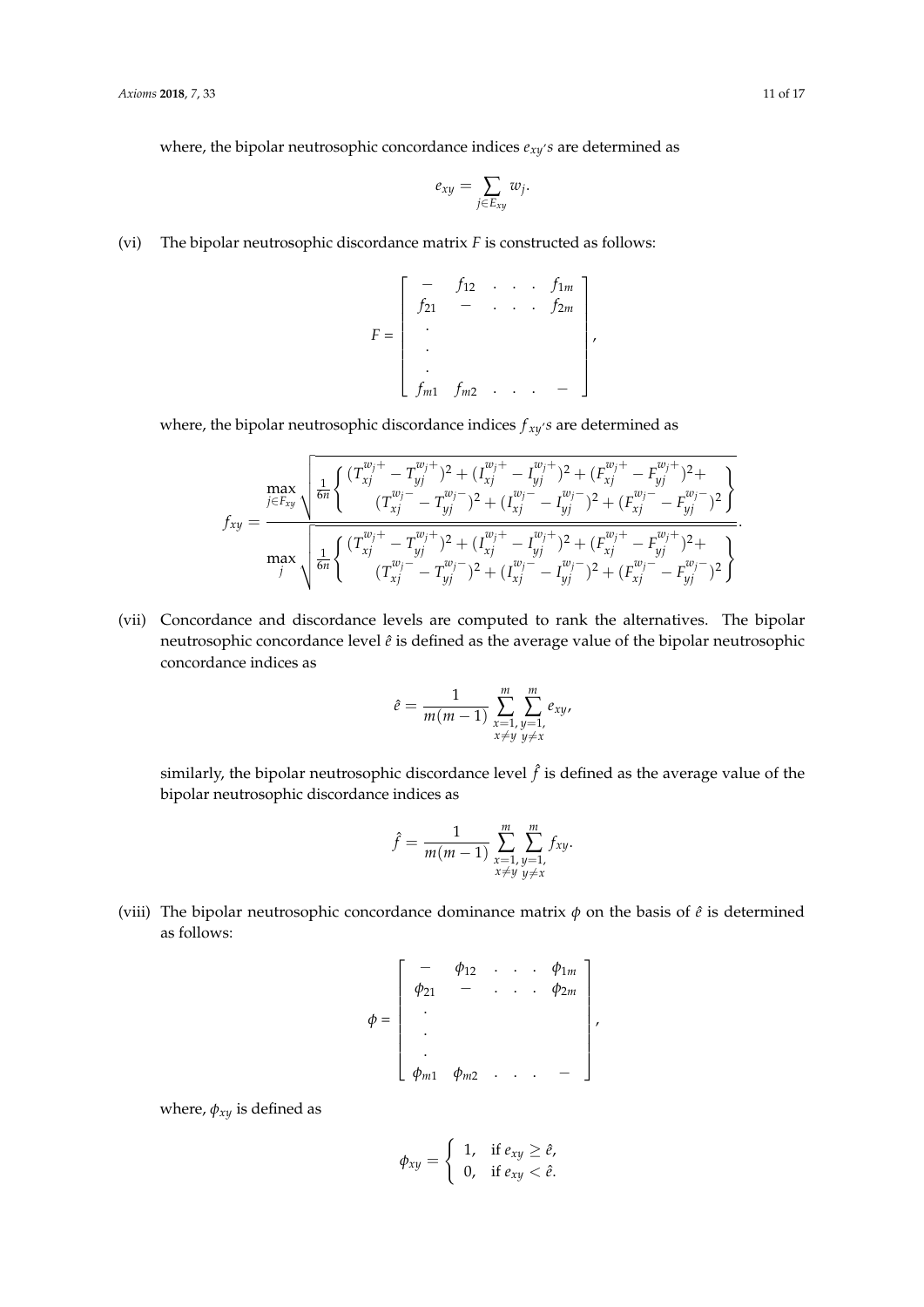(ix) The bipolar neutrosophic discordance dominance matrix  $\psi$  on the basis of  $\hat{f}$  is determined as follows:

$$
\psi = \begin{bmatrix} - & \psi_{12} & \cdots & \psi_{1m} \\ \psi_{21} & - & \cdots & \psi_{2m} \\ \vdots & & & \\ \psi_{m1} & \psi_{m2} & \cdots & - \end{bmatrix},
$$

where,  $\psi_{xy}$  is defined as

$$
\psi_{xy} = \begin{cases} 1, & \text{if } f_{xy} \leq \hat{f}, \\ 0, & \text{if } f_{xy} > \hat{f}. \end{cases}
$$

- (x) Consequently, the bipolar neutrosophic aggregated dominance matrix  $\pi$  is evaluated by multiplying the corresponding entries of *φ* and *ψ*, that is
	- *π* =  $\lceil$  $\begin{array}{c} \hline \end{array}$  $\pi_{12}$  . . .  $\pi_{1m}$  $\pi_{21}$  – . . .  $\pi_{2m}$ . . .  $\pi_{m1}$   $\pi_{m2}$  . . . – 1 ,

where,  $\pi_{xy}$  is defined as

$$
\pi_{xy}=\phi_{xy}\psi_{xy}.
$$

- (xi) Finally, the alternatives are ranked according to the outranking values  $\pi_{xy}$ 's. That is, for each pair of alternatives  $S_x$  and  $S_y$ , an arrow from  $S_x$  to  $S_y$  exists if and only if  $\pi_{xy} = 1$ . As a result, we have three possible cases:
	- (a) There exits a unique arrow from  $S_x$  into  $S_y$ .
	- (b) There exist two possible arrows between  $S_x$  and  $S_y$ .
	- (c) There is no arrow between  $S_x$  and  $S_y$ .

For case a, we decide that  $S_x$  is preferred to  $S_y$ . For the second case,  $S_x$  and  $S_y$  are indifferent, whereas,  $S_x$  and  $S_y$  are incomparable in case c.

Geometric representation of proposed bipolar neutrosophic ELECTRE-I method is shown in Figure [2.](#page-12-0)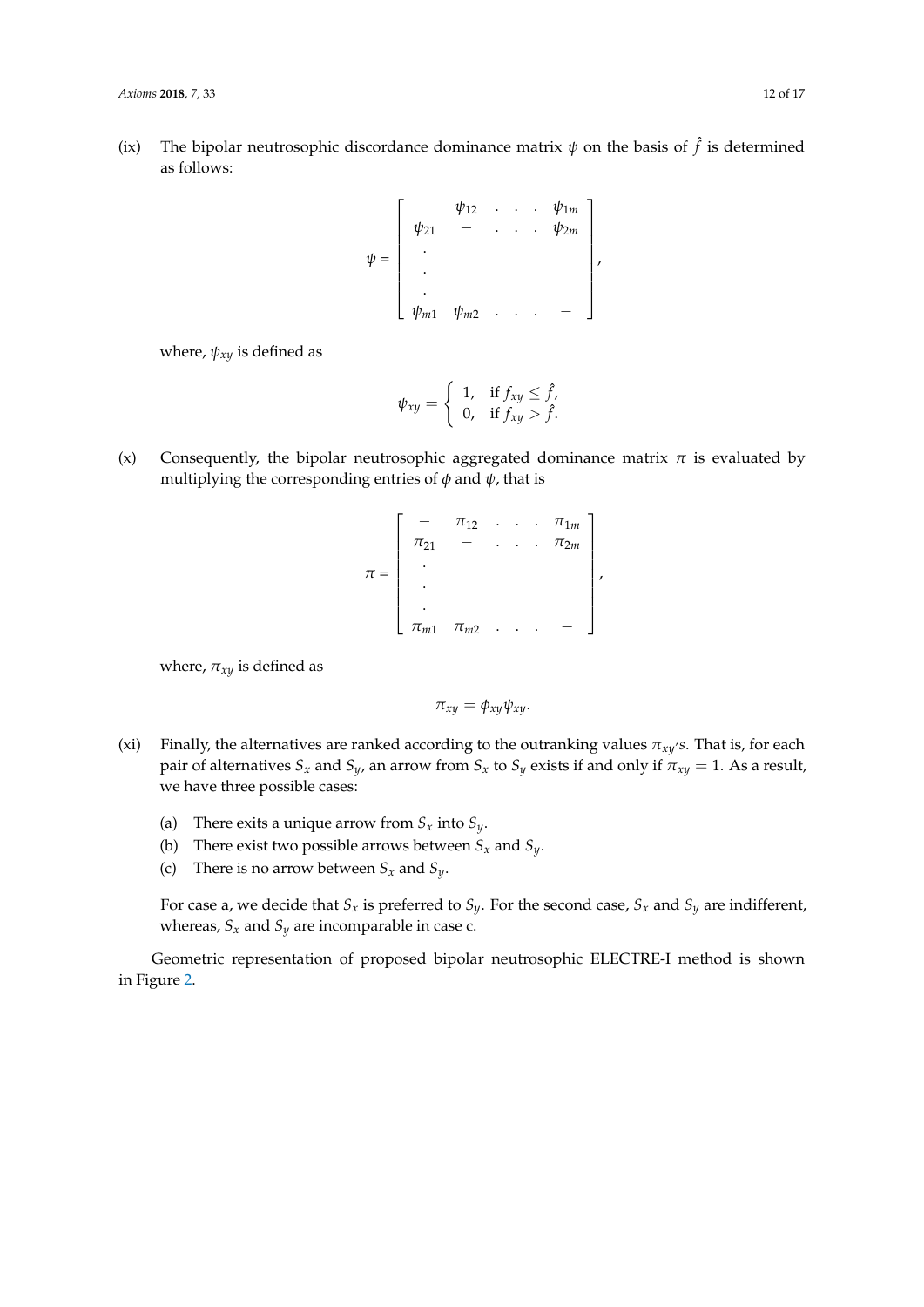<span id="page-12-0"></span>

Figure 2.3: Flow chart of bipolar neutrosophic ELECTRE-I method **Figure 2.** Flow chart of bipolar neutrosophic ELECTRE-I.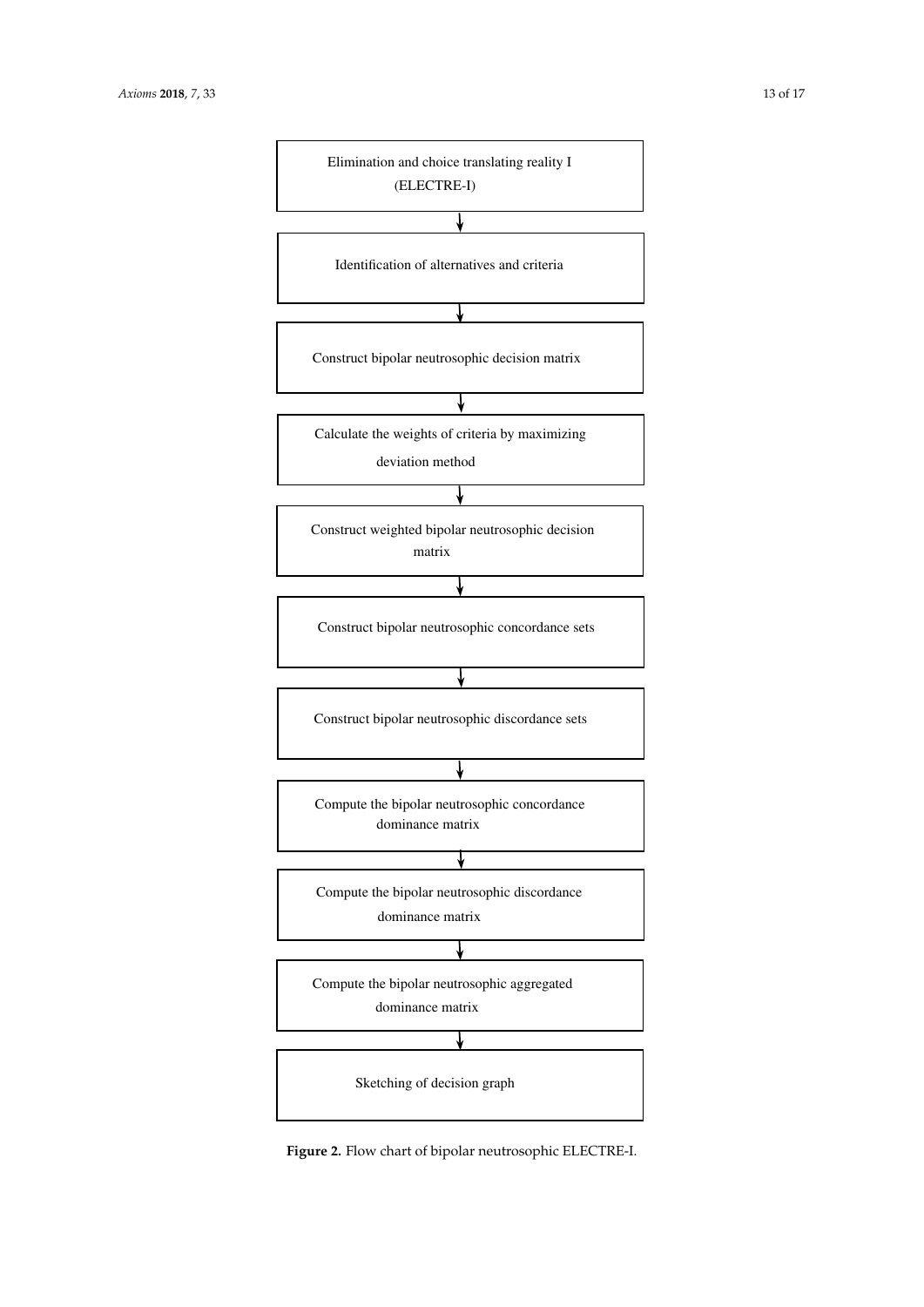#### *Numerical Example*

In Section [3,](#page-4-1) MCDM problems are presented using the bipolar neutrosophic TOPSIS method. In this section, we apply our proposed bipolar neutrosophic ELECTRE-I method to select the "electronic commerce web site" to compare these two MCDM methods. Steps (1–3) have already been done in Section [3.1.](#page-5-2) So we move on to Step 4.

<span id="page-13-0"></span>**Step 4.** The bipolar neutrosophic concordance sets *Exy* , *s* are given as in Table [7:](#page-13-0)

**Table 7.** Bipolar neutrosophic concordance sets.

| $E_{xy}\diagdown y$ |                  | 2                |               |     |
|---------------------|------------------|------------------|---------------|-----|
| $E_{1y}$            |                  | $\{1, 2, 3\}$    | $\{1, 2\}$    |     |
| $E_{2y}$            | $\{4\}$          |                  | $\{4\}$       |     |
| $E_{3y}$            | $\{3, 4\}$       | $\{1, 2, 3\}$    |               | {3} |
| $E_{4v}$            | $\{1, 2, 3, 4\}$ | $\{1, 2, 3, 4\}$ | $\{1, 2, 4\}$ |     |

<span id="page-13-1"></span>

|  |  |  | <b>Step 5.</b> The bipolar neutrosophic discordance sets $F_{xy}$ 's are given as in Table 8. |  |  |  |  |
|--|--|--|-----------------------------------------------------------------------------------------------|--|--|--|--|
|--|--|--|-----------------------------------------------------------------------------------------------|--|--|--|--|

**Table 8.** Bipolar neutrosophic discordance sets.

| $F_{xy}\diagdown y$ |               | 2       | з             |                  |
|---------------------|---------------|---------|---------------|------------------|
| $F_{1y}$            |               | $\{4\}$ | $\{3, 4\}$    | $\{1, 2, 3, 4\}$ |
| $F_{2y}$            | $\{1, 2, 3\}$ |         | $\{1, 2, 3\}$ | $\{1, 2, 3, 4\}$ |
| $F_{3y}$            | $\{1, 2\}$    | {4}     |               | $\{1, 2, 4\}$    |
| $F_{4y}$            |               |         | $\{3\}$       |                  |

**Step 6.** The bipolar neutrosophic concordance matrix *E* is computed as follows

$$
E = \left[ \begin{array}{rrrr} - & 0.7522 & 0.5343 & 0 \\ 0.2478 & - & 0.2478 & 0 \\ 0.4657 & 0.7522 & - & 0.2179 \\ 1 & 1 & 0.7821 & - \end{array} \right]
$$

**Step 7.** The bipolar neutrosophic discordance matrix *F* is computed as follows

$$
F = \left[ \begin{array}{rrrr} - & 0.5826 & 0.9464 & 1 \\ 1 & - & 1 & 1 \\ 1 & 0.3534 & - & 1 \\ 0 & 0 & 0.6009 & - \end{array} \right]
$$

**Step 8.** The bipolar neutrosophic concordance level is  $\hat{e}$  = 0.5003 and bipolar neutrosophic discordance level is  $\hat{f}=$  0.7069. The bipolar neutrosophic concordance dominance matrix  $\phi$  and bipolar neutrosophic discordance dominance matrix *ψ* are as follows

$$
\phi = \left[\begin{array}{rrrr} - & 1 & 1 & 0 \\ 0 & - & 0 & 0 \\ 0 & 1 & - & 0 \\ 1 & 1 & 1 & - \end{array}\right], \psi = \left[\begin{array}{rrrr} - & 1 & 0 & 0 \\ 0 & - & 0 & 0 \\ 0 & 1 & - & 0 \\ 0 & 0 & 0 & - \end{array}\right].
$$

**Step 9.** The bipolar neutrosophic aggregated dominance matrix *π* is computed as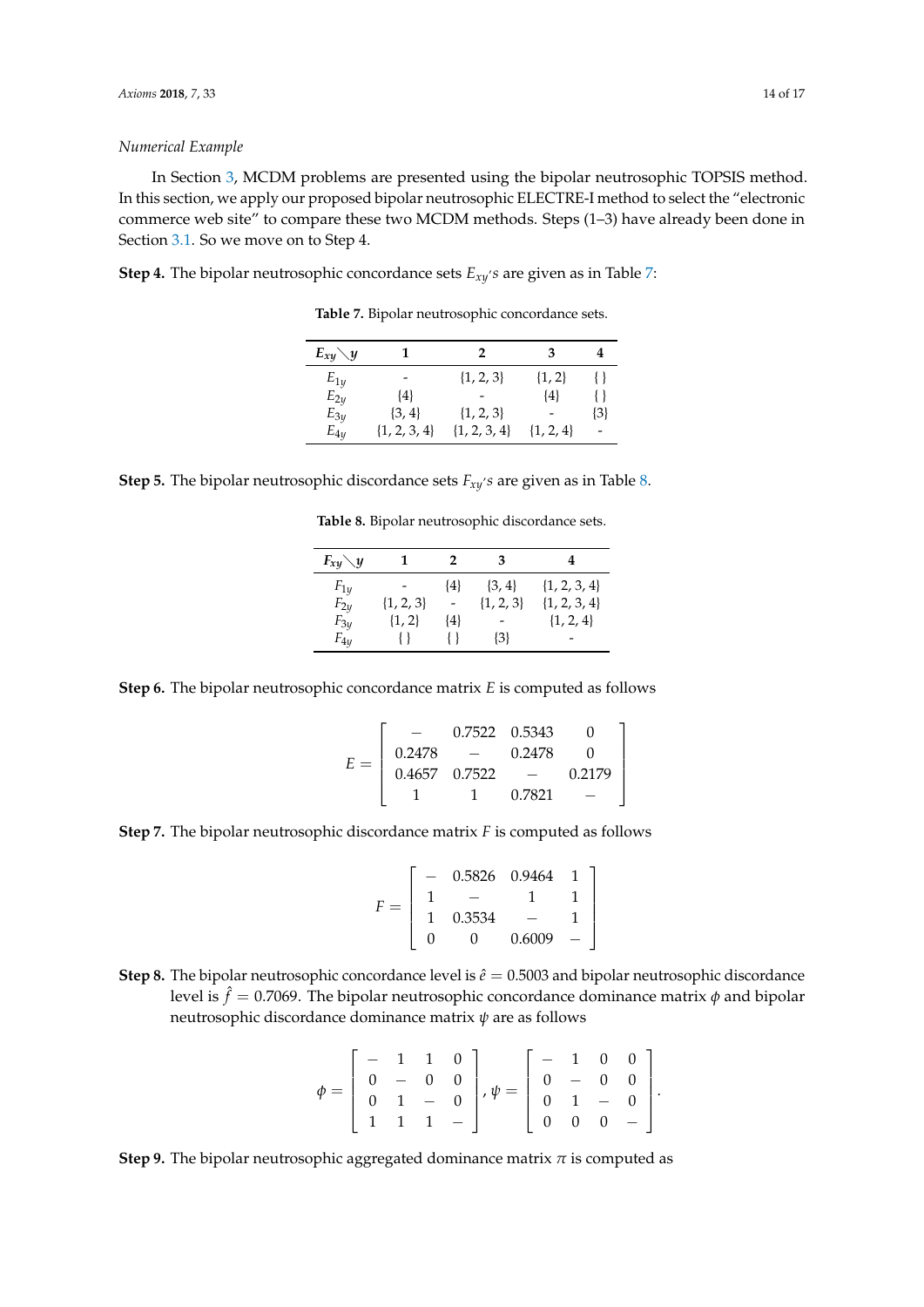$$
\pi = \left[ \begin{array}{rrrr} - & 1 & 0 & 0 \\ 0 & - & 0 & 0 \\ 0 & 1 & - & 0 \\ 0 & 0 & 0 & - \end{array} \right].
$$

According to nonzero values of *πxy*, we get the alternatives in the following sequence:

$$
S_1 \rightarrow S_2 \leftarrow S_3
$$

Therefore, the most favorable alternatives are  $S_3$  and  $S_1$ .

#### **5. Comparison of Bipolar Neutrosophic TOPSIS and Bipolar Neutrosophic ELECTRE-I**

TOPSIS and ELECTRE-I are the most commonly used MCDM methods to solve decision making problems, in which the best possible alternative is selected among others. The main idea of the TOPSIS method is that the chosen alternative has the shortest distance from positive ideal solution and the greatest distance from negative ideal solution, whereas the ELECTRE-I method is based on the binary comparison of alternatives. The proposed MCDM methods TOPSIS and ELECTRE-I are based on bipolar neutrosophic information. In the bipolar neutrosophic TOPSIS method, the normalized Euclidean distance is used to compute the revised closeness coefficient of alternatives to BNRPIS and BNRNIS. Alternatives are ranked in increasing order on the basis of inferior ratio values. Bipolar neutrosophic TOPSIS is an effective method because it has a simple process and is able to deal with any number of alternatives and criteria. Throughout history, one drawback of the TOPSIS method is that more rank reversals are created by increasing the number of alternatives. The proposed bipolar neutrosophic ELECTRE-I is an outranking relation theory that compares all pairs of alternatives and figures out which alternatives are preferred to the others by systematically comparing them for each criterion. The connection between different alternatives shows the bipolar neutrosophic concordance and bipolar neutrosophic discordance behavior of alternatives. The bipolar neutrosophic TOPSIS method gives only one possible alternative but the bipolar neutrosophic ELECTRE-I method sometimes provides a set of alternatives as a final selection to consider the MCDM problem. Despite all of the above comparisons, it is difficult to determine which method is most convenient, because both methods have their own importance and can be used according to the choice of the decision maker.

#### **6. Conclusions**

A single-valued neutrosophic set as an instance of a neutrosophic set provides an additional possibility to represent imprecise, uncertainty, inconsistent and incomplete information which exist in real situations. Single valued neutrosophic models are more flexible and practical than fuzzy and intuitionistic fuzzy models.We have presented the procedure, technique and implication of TOPSIS and ELECTRE-I methods under bipolar neutrosophic environment. The rating values of alternatives with respect to attributes are expressed in the form of BNSs. The unknown weights of the attributes are calculated by maximizing the deviation method to construct the weighted decision matrix. The normalized Euclidean distance is used to calculate the distance of each alternative from BNRPIS and BNRNIS. Revised closeness degrees are computed and then the inferior ratio method is used to rank the alternatives in bipolar neutrosophic TOPSIS. The concordance and discordance matrices are evaluated to rank the alternatives in bipolar neutrosophic ELECTRE-I. We have also presented some examples to explain these methods.

**Author Contributions:** M.A. and S. conceived and designed the experiments; F.S. analyzed the data; S. wrote the paper.

**Acknowledgments:** The authors are very thankful to the editor and referees for their valuable comments and suggestions for improving the paper.

**Conflicts of Interest:** The authors declare no conflicts of interest.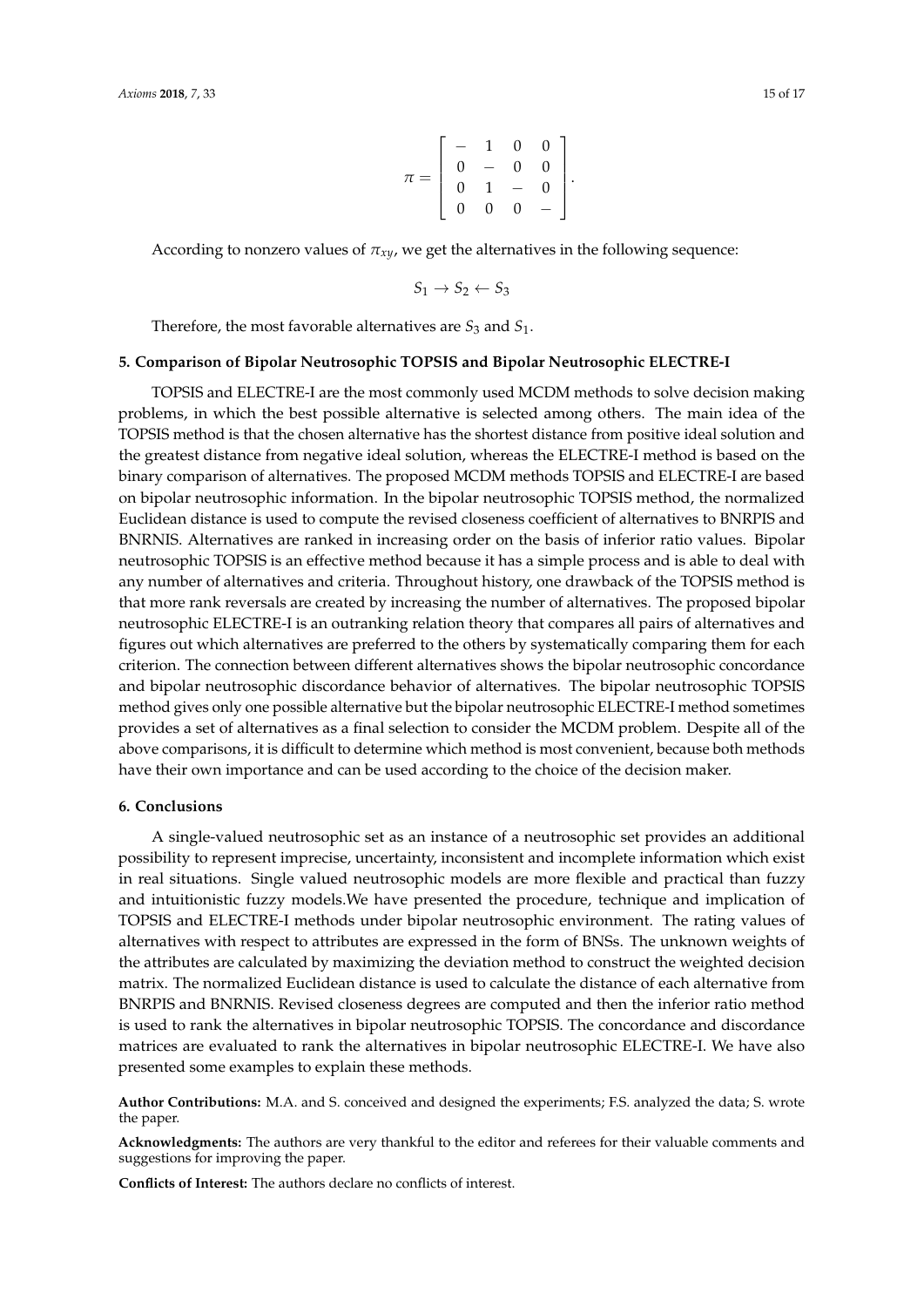## **References**

- <span id="page-15-0"></span>1. Zadeh, L.A. Fuzzy sets. *Inf. Control* **1965**, *8*, 338–353. [\[CrossRef\]](http://dx.doi.org/10.1016/S0019-9958(65)90241-X)
- <span id="page-15-1"></span>2. Smarandache, F. *A Unifying Field of Logics, Neutrosophy: Neutrosophic Probability, Set and Logic*; American Research Press: Rehoboth, DE, USA, 1998.
- <span id="page-15-2"></span>3. Wang, H.; Smarandache, F.; Zhang, Y.; Sunderraman, R. Single valued neutrosophic sets. In *Multi-Space and Multi-Structure*; Infinite Study: New Delhi, India, 2010; Volume 4, pp. 410–413.
- <span id="page-15-3"></span>4. Deli, M.; Ali, F. Smarandache, Bipolar neutrosophic sets and their application based on multi-criteria decision making problems. In Proceedings of the 2015 International Conference on Advanced Mechatronic Systems, Beiging, China, 20–24 August 2015; pp. 249–254.
- <span id="page-15-4"></span>5. Zhang, W.R. Bipolar fuzzy sets and relations: A computational framework for cognitive modeling and multiagent decision analysis. In Processing of the IEEE Conference, Fuzzy Information Processing Society Biannual Conference, San Antonio, TX, USA, 81–21 December 1994; pp. 305–309.
- <span id="page-15-5"></span>6. Hwang, C.L.; Yoon, K. *Multi Attribute Decision Making: Methods and Applications*; Springer: New York, NY, USA, 1981.
- <span id="page-15-6"></span>7. Chen, C.-T. Extensions of the TOPSIS for group decision-making under fuzzy environment. *Fuzzy Sets Syst.* **2000**, *114*, 1–9. [\[CrossRef\]](http://dx.doi.org/10.1016/S0165-0114(97)00377-1)
- <span id="page-15-7"></span>8. Chu, T.C. Facility location selection using fuzzy TOPSIS under group decisions. *Int. J. Uncertain. Fuzziness Knowl.-Based Syst.* **2002**, *10*, 687–701. [\[CrossRef\]](http://dx.doi.org/10.1142/S0218488502001739)
- <span id="page-15-8"></span>9. Hadi-Vencheh, A.; Mirjaberi, M. Fuzzy inferior ratio method for multiple attribute decision making problems. *Inf. Sci.* **2014**, *277*, 263–272. [\[CrossRef\]](http://dx.doi.org/10.1016/j.ins.2014.02.019)
- <span id="page-15-9"></span>10. Joshi, D.; Kumar, S. Intuitionistic fuzzy entropy and distance measure based TOPSIS method for multi-criteria decision making. *Egypt. Inform. J.* **2014**, *15*, 97–104. [\[CrossRef\]](http://dx.doi.org/10.1016/j.eij.2014.03.002)
- <span id="page-15-10"></span>11. Kolios, A.; Mytilinou, V.; Lozano-Minguez, E.; Salonitis, K. A comparative study of multiple-criteria decision-making methods under stochastic inputs. *Energies* **2016**, *9*, 566. [\[CrossRef\]](http://dx.doi.org/10.3390/en9070566)
- <span id="page-15-11"></span>12. Akram, M.; Alshehri, N.O.; Davvaz, B.; Ashraf, A. Bipolar fuzzy digraphs in decision support systems. *J. Multiple-Valued Log. Soft Comput.* **2016**, *27*, 531–551.
- 13. Akram, M.; Feng, F.; Saeid, A.B.; Fotea, V. A new multiple criteria decision-making method based on bipolar fuzzy soft graphs. *Iran. J. Fuzzy Syst.* **2017**. [\[CrossRef\]](http://dx.doi.org/10.22111/IJFS.2017.3394)
- <span id="page-15-12"></span>14. Akram, M.; Waseem, N. Novel applications of bipolar fuzzy graphs to decision making problems. *J. Appl. Math. Comput.* **2018**, *56*, 73–91. [\[CrossRef\]](http://dx.doi.org/10.1007/s12190-016-1062-3)
- <span id="page-15-13"></span>15. Sarwar, M.; Akram, M. Certain algorithms for computing strength of competition in bipolar fuzzy graphs. *Int. J. Uncertain. Fuzziness Knowl.-Based Syst.* **2017**, *25*, 877–896. [\[CrossRef\]](http://dx.doi.org/10.1142/S0218488517500374)
- <span id="page-15-14"></span>16. Sarwar, M.; Akram, M. Novel concepts of bipolar fuzzy competition graphs. *J. Appl. Math. Comput.* **2017**, *54*, 511–547. [\[CrossRef\]](http://dx.doi.org/10.1007/s12190-016-1021-z)
- <span id="page-15-15"></span>17. Faizi, S.; Salabun, W.; Rashid, T.; Watróbski, J.; Zafar, S. Group decision-making for hesitant fuzzy sets based on characteristic objects method. *Symmetry* **2017**, *9*, 136. [\[CrossRef\]](http://dx.doi.org/10.3390/sym9080136)
- <span id="page-15-16"></span>18. Alghamdi, M.A.; Alshehri, N.O.; Akram, M. Multi-criteria decision-making methods in bipolar fuzzy environment. *Int. J. Fuzzy Syst.* **2018**. [\[CrossRef\]](http://dx.doi.org/10.1007/s40815-018-0499-y)
- <span id="page-15-17"></span>19. Dey, P.P.; Pramanik, S.; Giri, B.C. TOPSIS for solving multi-attribute decision making problems under bipolar neutrosophic environment. In *New Trends in Neutrosophic Theory and Applications*; Pons Editions: Brussels, Belgium, 2016; pp. 65–77.
- <span id="page-15-18"></span>20. Benayoun, R.; Roy, B.; Sussman, N. *Manual de Reference du Programme Electre*; Note de Synthese et Formation, No. 25; Direction Scientific SEMA: Paris, France, 1966.
- <span id="page-15-19"></span>21. Hatami-Marbini, A.; Tavana, M. An extension of the ELECTRE method for group decision making under a fuzzy environment. *Omega* **2011**, *39*, 373–386. [\[CrossRef\]](http://dx.doi.org/10.1016/j.omega.2010.09.001)
- <span id="page-15-20"></span>22. Aytaç, E.; Isiķ, A.T.; Kundaki, N. Fuzzy ELECTRE I method for evaluating catering firm alternatives. *Ege Acad. Rev.* **2011**, *11*, 125–134.
- <span id="page-15-21"></span>23. Wu, M.-C.; Chen, T.-Y. The ELECTRE multicriteria analysis approach based on Attanssov's intuitionistic fuzzy sets. *Expert Syst. Appl.* **2011**, *38*, 12318–12327. [\[CrossRef\]](http://dx.doi.org/10.1016/j.eswa.2011.04.010)
- <span id="page-15-22"></span>24. Chu, T-C. Selecting plant location via a fuzzy TOPSIS approach. *Int. J. Adv. Manuf. Technol.* **2002**, *20*, 859–864.
- 25. Guarini, M.R.; Battisti, F.; Chiovitti, A. A Methodology for the selection of multi-criteria decision analysis methods in real estate and land management processes. *Sustainability* **2018**, *10*, 507. [\[CrossRef\]](http://dx.doi.org/10.3390/su10020507)